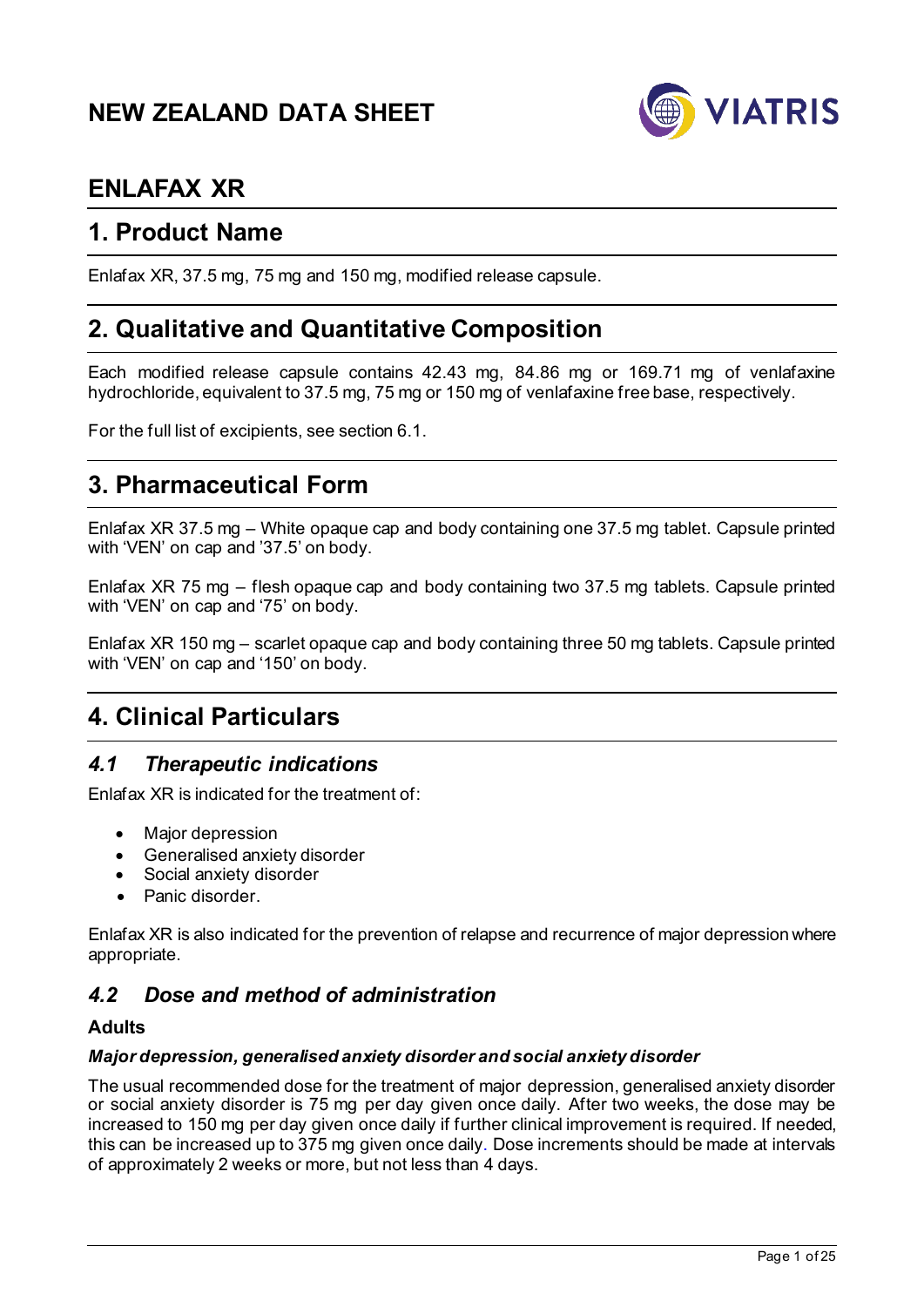Antidepressant activity with the 75 mg dose was observed after 2 weeks of treatment and anxiolytic activity was observed after one week.

It is recommended that Enlafax XR be taken with food, at approximately the same time every day. Each capsule must be swallowed whole with fluid. Do not divide, crush, chew or dissolve.

#### *Panic disorder*

The recommended dose is 75 mg of Enlafax XR once daily. Treatment should be started with a dose of 37.5 mg per day of Enlafax XR for the first 4 to 7 days, after which the dose should be increased to 75 mg once daily.

Patients not responding to the 75 mg/day dose may benefit from dose increases to a maximum of 225 mg/day. Dosage increases can be made in increments of 75 mg per day at intervals of approximately 2 weeks or more, but not less than 4 days.

### **Dosage adjustment in renal or hepatic impairment**

Patients with renal and/or hepatic impairment should receive lower doses of Enlafax XR. The total daily dose of venlafaxine should be reduced by 25% to 50% in patients with renal impairment with a glomerular filtration rate (GFR) of 10 to 70 mL/min. Haemodialysis clearances of both venlafaxine and O-desmethylvenlafaxine (ODV) in humans are low. The total daily dose of venlafaxine should be reduced by 50% in haemodialysis patients.

Patients with mild to moderate hepatic impairment should also have their dosage reduced by 50%. Further reductions in dosage should be considered for patients with more severe degrees of hepatic impairment.

Because of individual variability in clearance in these patients, individualisation of dosage may be desirable.

#### **Dosage adjustment in the elderly**

No adjustment in the usual dose is recommended for elderly patients solely because of their age. As with any antidepressant, however, caution should be exercised in treating the elderly. When individualising the dosage, extra care should be taken when increasing the dose.

#### **Use in children and adolescents (under 18 years of age)**

Safety and efficacy have not been established in this population. Consequently, Enlafax XR should not be used in patients under 18 years of age (see section 4.4).

#### **Maintenance/continuation/extended treatment**

The physician should periodically re-evaluate the usefulness of long-term Enlafax XR treatment for the individual patient. It is generally agreed that acute episodes of major depression require several months or longer of sustained pharmacological therapy. Whether the dose of antidepressant needed to induce remission is identical to the dose needed to maintain and/or sustain euthymia is unknown.

Usually, the dosage for prevention of relapse or for prevention of recurrence of a new episode is similar to that used during initial treatment. Patients should be regularly re-assessed in order to evaluate the benefit of long-term therapy.

In Social Anxiety Disorder, continuing therapeutic benefit has been established for periods of up to 6 months. The need for continuing medication in patients with Social Anxiety Disorder who improve with Enlafax XR treatment should be periodically assessed.

# **Discontinuing Enlafax XR**

When Enlafax XR at a dose of 75 mg/day or greater has been administered for more than 1 week is stopped, it is recommended whenever possible that the dose be tapered gradually to minimise the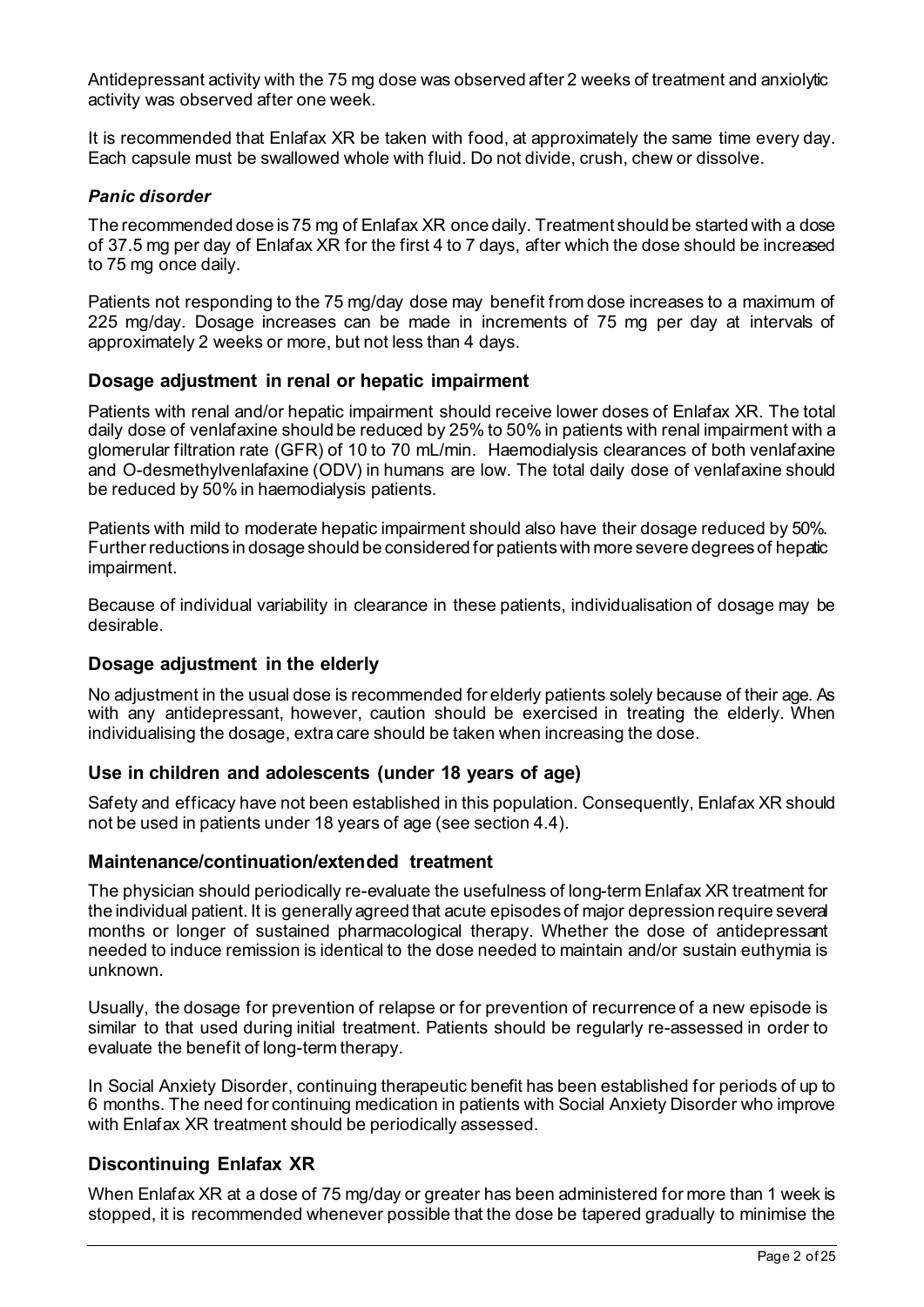risk of discontinuation symptoms. In clinical trials with venlafaxine, tapering was achieved by reducing the daily dose by 75 mg at 1 week intervals. To facilitate tapering below 75 mg of Enlafax XR, physicians may consider prescribing the 37.5 mg capsules once daily (see also Major Depression, Generalised Anxiety Disorder and Social Anxiety Disorder above). The time period required for tapering may depend on the dose, duration of therapy, and the individual patient. Patients should be advised to consult their physician before abruptly discontinuing Enlafax XR. In some patients, discontinuation may need to occur very gradually over periods of months or longer.

# *4.3 Contraindications*

Hypersensitivity to the active substance or to any of the excipients listed in section 6.1.

# **Monoamine oxidase inhibitors (MAOIs)**

Venlafaxine should not be used in combination with monoamine oxidase inhibitors (MAOIs) or reversible MAOIs (RIMA) (e.g. moclobemide, linezolid and intravenous methylene blue), or within 14 days of discontinuing treatment with a MAOI. Similarly, at least 7 days should be allowed after stopping venlafaxine before starting a MAOI. Cases of serious reactions, such as potentially lifethreatening serotonin syndrome (characterised by neuromuscular excitation, altered mental status and autonomic dysfunction) have been reported in patients receiving Serotonin and Noradrenaline Reuptake Inhibitor (SNRI) in combination with MAOIs and RIMA, and in patients who have recently discontinued an SNRI and have been started on a MAOI (see sections 4.4 and 4.5).

# *4.4 Special warnings and precautions for use*

# **Clinical worsening and suicide risk**

The risk of suicide attempt is inherent in depression and may persist until significant remission occurs. The risk must be considered in all depressed patients.

Patients with depression may experience worsening of their depressive symptoms and/or the emergence of suicidality (suicidal ideation and behaviours) whether or not they are taking antidepressant medications, and this risk may persist until significant remission occurs. As improvement may not occur during the first few weeks or more of treatment, all patients treated with venlafaxine should be monitored appropriately and observed closely for clinical worsening and suicidality, especially at the beginning of a course of treatment or at the time of dose changes, either increases or decreases.

Suicide is a known risk of depression and certain other psychiatric disorders, and these disorders themselves are strong predictors of suicide. Pooled analyses of short-term placebo controlled trials of antidepressant medicines (selective serotonin reuptake inhibitors [SSRIs] and others) showed that these medicines increase the risk of suicidality in children, adolescents, and young adults (ages 18-24 years) with major depression and other psychiatric disorders. Short-term studies did not show an increase in the risk of suicidality with antidepressants compared to placebo in adults older than 24 years of age; there was a reduction in the risk of suicidality with antidepressants compared to placebo in adults age 65 years and older.

Patients with co-morbid depression associated with other psychiatric disorders being treated with antidepressants should be similarly observed for clinical worsening and suicidality.

Symptoms of anxiety, agitation, panic attacks, insomnia, irritability, hostility (aggressiveness), impulsivity, akathisia (psychomotor restlessness), hypomania and mania, have been reported in adults, adolescents and children being treated with antidepressants for major depression as well as for other indications, both psychiatric and non-psychiatric. Although a causal link between the emergence of such symptoms and either worsening of depression and/or emergence of suicidal impulses has not been established, there is concern that such symptoms may be precursors of emerging suicidality.

Consideration should be given to changing the therapeutic regimen, including possibly discontinuing the medication, in patients who exhibit the above symptoms or whose depression is persistently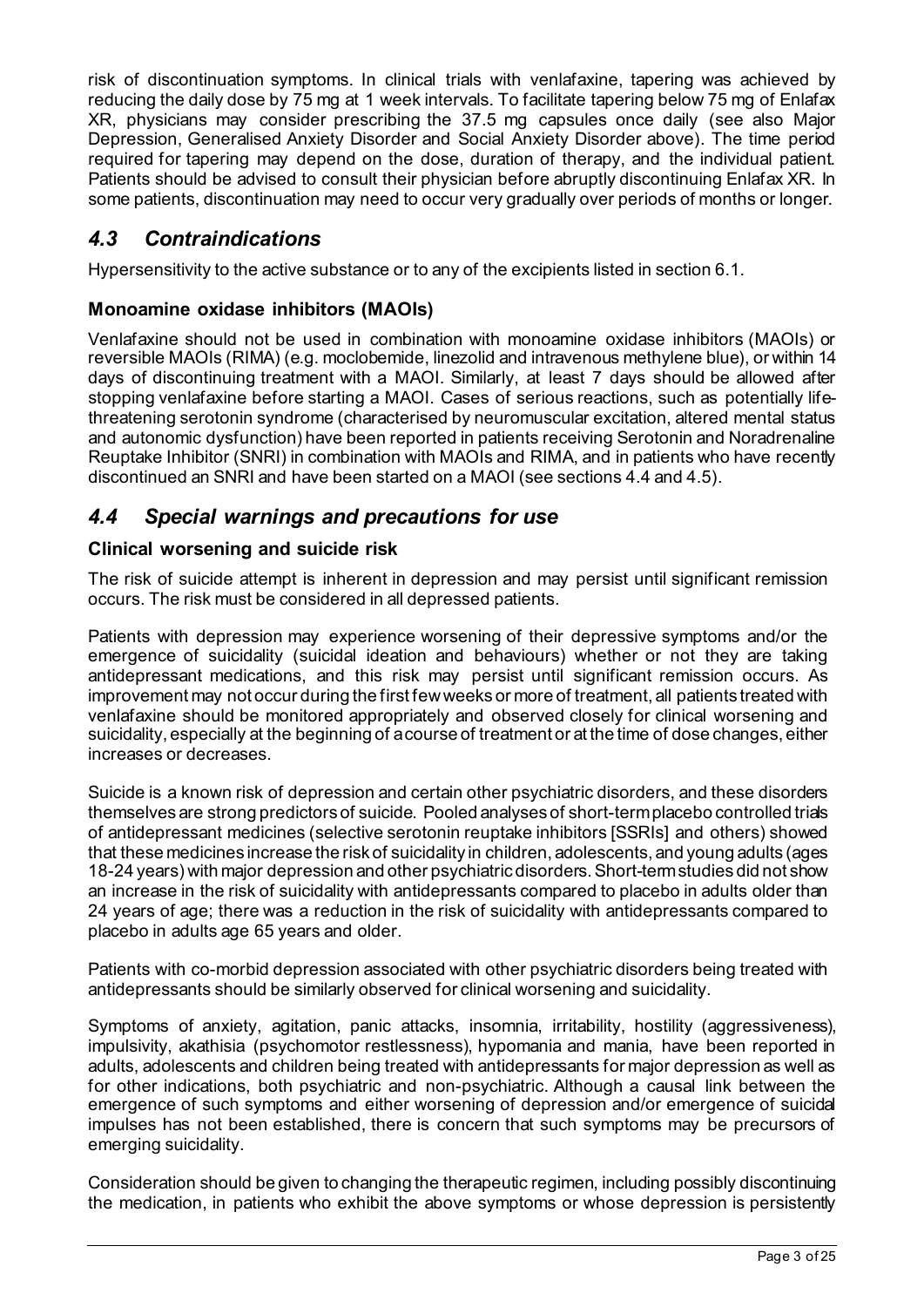worse or whose emergent suicidality is severe, abrupt in onset, or was not part of the patient's presenting symptoms (see also Discontinuation effects of venlafaxine).

Prescriptions for venlafaxine should be written for the smallest quantity of capsules consistent with good patient management in order to reduce the possibility of overdosage.

### **Information for patients and caregivers**

Patients, their families and their caregivers should be encouraged to be alert for the emergence of anxiety, agitation, panic attacks, insomnia, irritability, hostility, aggressiveness, impulsivity, akathisia (psychomotor restlessness), hypomania, mania, other unusual changes in behaviour, worsening of depression, and suicidal ideation, especially when initiating therapy or during any change in dose or dosage regimen. Such symptoms should be reported to the patient's doctor, especially if they are severe, abrupt in onset, or were not part of the patient's presenting symptoms (see also Paediatric use).

The patient has the right to treatment meeting appropriate ethical and professional standards, and the patient needs to be fully informed with frank discussion of risk/benefit issues relating to this medicine's efficacy and safety when used in the treatment regimen proposed.

#### **Akathisia/psychomotor restlessness**

The use of venlafaxine has been associated with the development of akathisia, characterised by a subjectively unpleasant or distressing restlessness and need to move, often accompanied by an inability to sit or stand still. This is most likely to occur within the first few weeks of treatment. In patients who develop these symptoms, increasing the dose may be detrimental.

#### **Serotonin syndrome**

As with other serotonergic agents, serotonin syndrome, a potentially life threatening condition or neuroleptic malignant syndrome (NMS)-like reaction may occur with venlafaxine treatment, particularly with concomitant use of other serotonergic drugs including SSRIs, SNRIs, amphetamines, triptans, opioids (e.g. fentanyl, dextromethorphan, tramadol, tapentadol, pethidine, methadone and pentazocine), with drugs that impair metabolism of serotonin (e.g. MAOIs, including reversible MAOIs such as moclobemide, linezolid and intravenous methylene blue), or with antipsychotics or other dopamine antagonists (see section 4.3).

Symptoms of serotonin syndrome may include mental status changes (e.g. agitation, confusion, hallucinations, and coma), autonomic instability (e.g. diaphoresis, tachycardia, labile blood pressure, and hyperthermia), neuromuscular aberrations (e.g. hyperreflexia, incoordination, myoclonus, tremor) and/or gastrointestinal symptoms (e.g. nausea, vomiting, and diarrhoea). Serotonin syndrome, in its most severe form, can resemble NMS, which includes hyperthermia, muscle rigidity, autonomic instability with possible rapid fluctuation of vital signs, and mental status changes.

If concomitant treatment with venlafaxine and other agents that may affect the serotonergic and/or dopaminergic neurotransmitter systems is clinically warranted, careful observation of the patient is advised, particularly during treatment initiation and dose increases. The concomitant use of venlafaxine with serotonin precursors (such as tryptophan supplements) is not recommended (see section 4.5).

Treatment with venlafaxine should be discontinued if serotonin syndrome or NMS-Like reactions occur and supportive symptomatic treatment initiated.

# **Bone fractures**

Epidemiological studies show an increased risk of bone fractures in patients receiving serotonin reuptake inhibitors (SRIs) including venlafaxine. The mechanism leading to this risk is not fully understood.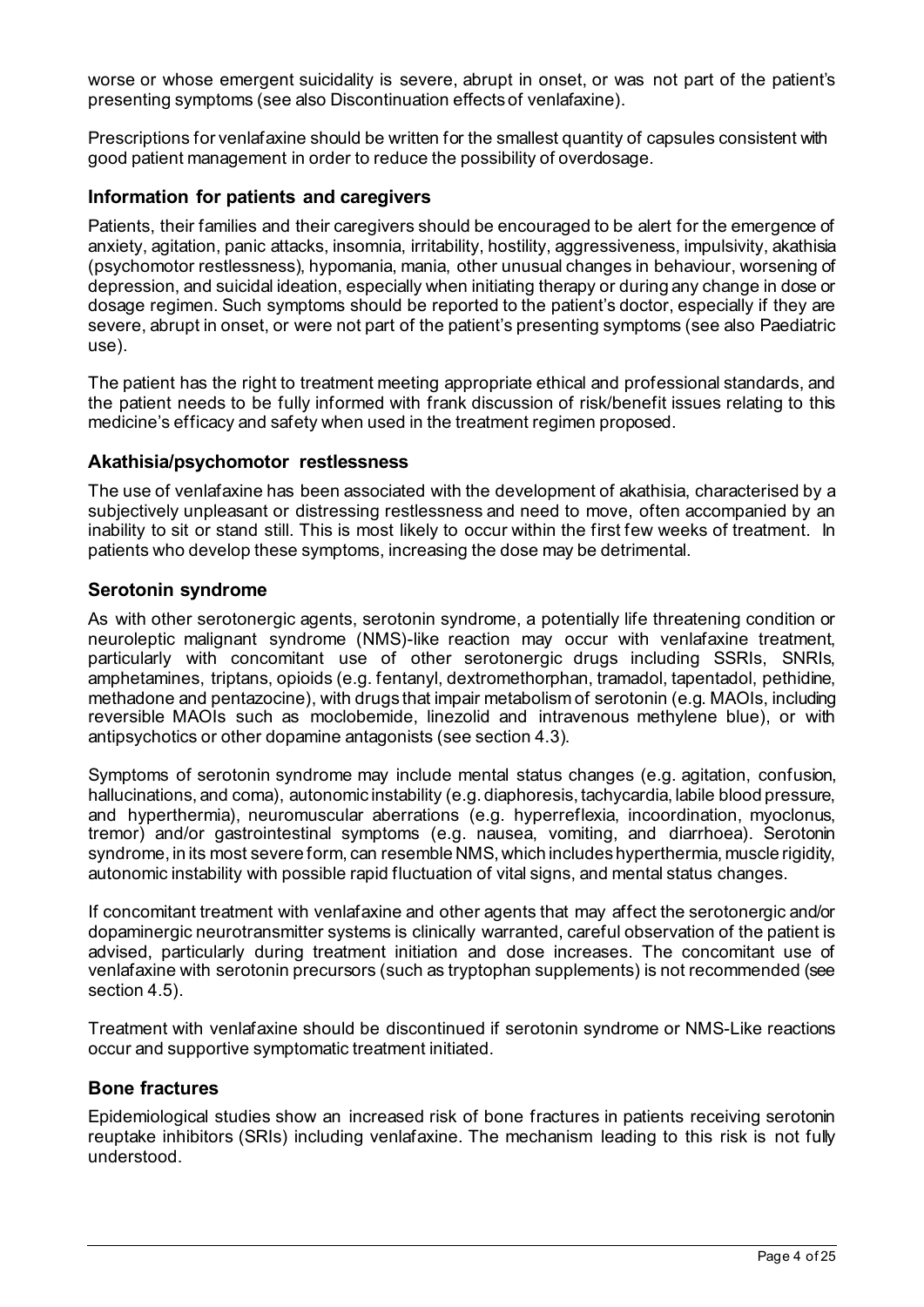# **Diabetes**

In patients with diabetes, treatment with an SSRI may alter glycaemic control. Insulin and/or hypoglycaemic dosage may need to be adjusted.

# **Angle closure glaucoma**

Mydriasis may occur in association with venlafaxine. It is recommended that patients with raised intra-ocular pressure or patients at risk for acute narrow-angle glaucoma (angle closure glaucoma) should be closely monitored.

### **Sustained hypertension**

Dose related increases in blood pressure have been reported in some patients treated with venlafaxine.

Among patients treated with 75 to 375 mg per day of venlafaxine in pre-marketing depression studies, 3% (19/705) experienced sustained hypertension [defined as treatment emergent supine diastolic blood pressure (SDBP)  $\geq 90$  mmHg and  $\geq 10$  mmHg above baseline for 3 consecutive ontherapy visits]. Among patients treated with 37.5 to 225 mg per day of venlafaxine in pre-marketing GAD studies, 0.5% (5/1011) experienced sustained hypertension. Experience with the immediaterelease venlafaxine showed that sustained hypertension was dose-related, increasing from 3 to 7% at 100 to 300 mg per day to 13% at doses above 300 mg per day. An insufficient number of patients received mean doses of modified release venlafaxine over 300 mg per day to fully evaluate the incidence of sustained increases in blood pressure at these higher doses.

In placebo-controlled pre-marketing depression studies with venlafaxine 75 to 225 mg per day, a final on-drug mean increase in supine diastolic blood pressure (SDBP) of 1.2 mmHg was observed for venlafaxine treated patients compared with a mean decrease of 0.2 mmHg for placebo-treated patients. In placebo-controlled pre-marketing GAD studies with venlafaxine 37.5 to 225 mg per day up to 8 weeks or up to 6 months, a final on-drug mean increase in SDBP of 0.3 mmHg was observed for venlafaxine treated patients compared with a mean decrease of 0.9 and 0.8 mmHg, respectively, for placebo-treated patients. In pre-marketing Social Anxiety Disorder studies up to 12 weeks, the final on-therapy mean change from baseline in SDBP was small - an increase of 0.78 mmHg, compared to a decrease of 1.41 mmHg in placebo-treated patients. In a 6-month study, the final on-therapy mean increase from baseline in SDBP with venlafaxine 150 to 225 mg was 1.49 mmHg. The increase was significantly different from the 0.6 mmHg decrease with placebo and the 0.2 mmHg decrease with venlafaxine 75 mg.

In pre-marketing depression studies, 0.7% (5/705) of the venlafaxine treated patients discontinued treatment because of elevated blood pressure. Among these patients, most of the blood pressure increases were in a modest range (12 to 16 mmHg, SDBP). In pre-marketing GAD studies up to 8 weeks and up to 6 months, 0.7% (10/1381) and 1.3% (7/535) of the venlafaxine treated patients, respectively, discontinued treatment because of elevated blood pressure. Among these patients, most of the blood pressure increases were in a modest range (12 to 25 mmHg, SDBP up to 8 weeks; 8 to 28 mmHg up to 6 months).

Cases of elevated blood pressure requiring immediate treatment have been reported in post-marketing experience.

Sustained increases of SDBP could have adverse consequences. Therefore it is recommended that patients receiving venlafaxine have regular monitoring of blood pressure. For patients who experience a sustained increase in blood pressure while receiving venlafaxine, either dose reduction or discontinuation should be considered. Pre-existing hypertension should be controlled before treatment with venlafaxine. Caution should be exercised in patients whose underlying conditions might be compromised by increases in blood pressure.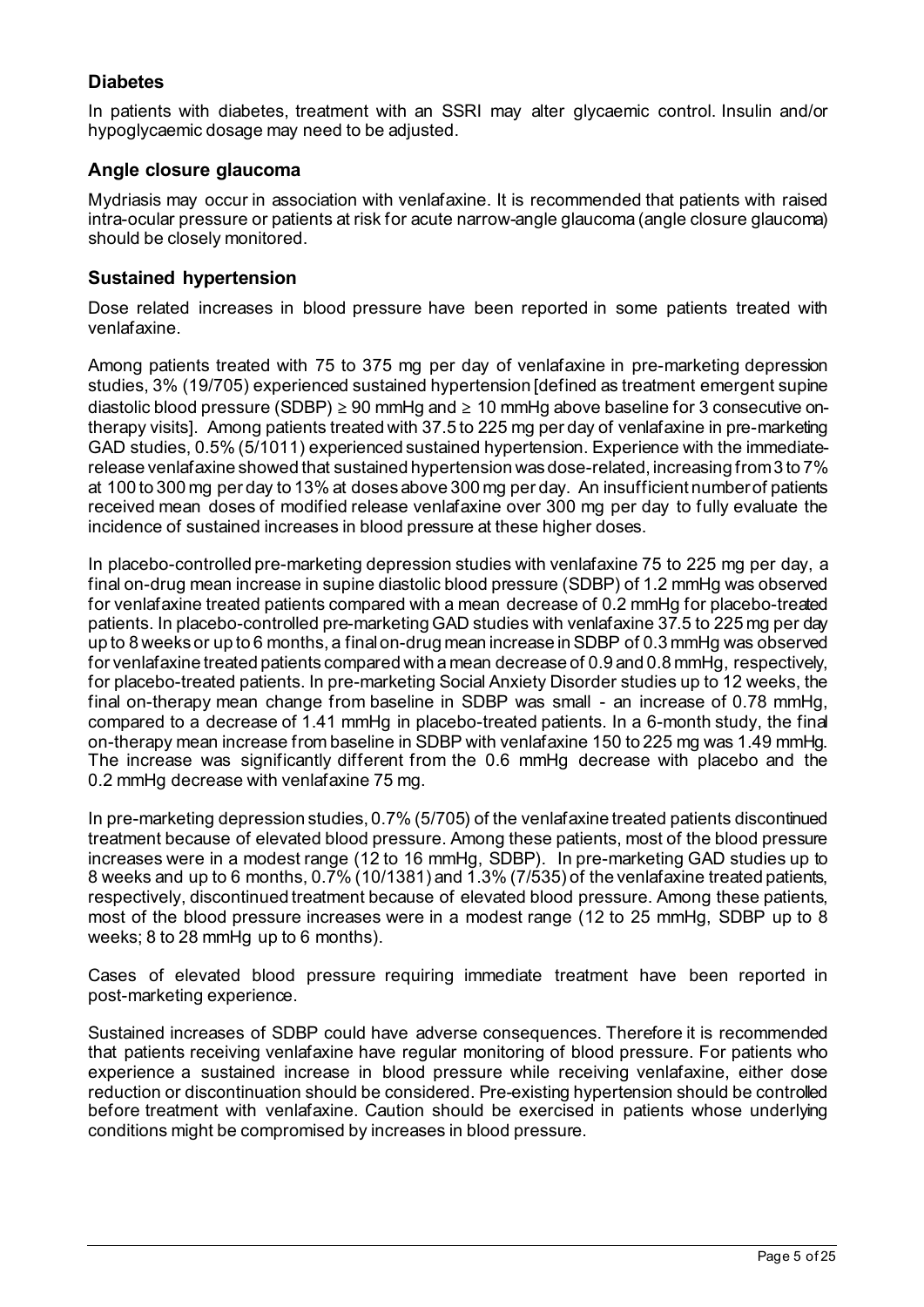# **Increase in serum cholesterol**

Clinically relevant increases in serum cholesterol were recorded in 5.3% of venlafaxine immediate release tablet-treated patients and 0.0% of placebo-treated patients for at least 3 months in placebo-controlled clinical trials.

Treatment with venlafaxine for up to 12 weeks in pre-marketing placebo-controlled depression trials was associated with a mean final on-therapy increase in serum cholesterol concentration of approximately 0.039 mmol/L (1.5 mg/dL). Venlafaxine treatment for up to 8 weeks and up to 6 months in pre-marketing placebo-controlled GAD trials was associated with mean final on-therapy increases in serum cholesterol concentration of approximately 0.026 mmol/L (1.0 mg/dL) and 0.059 mmol/L (2.3 mg/dL), respectively.

In the 12 week Social Anxiety Disorder studies, small mean increases in fasting levels of total cholesterol (0.20 mmol/L, 4%) were seen in the venlafaxine-treated group at the final on-therapy evaluation; the increases were significantly different from the changes in the placebo group. In a 6 month study, the final on-therapy mean increase in total cholesterol was higher (0.32 mmol/L, 7%) in the venlafaxine 150 to 225 mg group; however the total cholesterol value was only slightly increased (0.01 mmol/L) for the venlafaxine 75 mg group.

There were also significant mean increases from baseline in LDL, but not HDL for the venlafaxine 150 to 225 mg group. The final on-therapy increase of 0.213 mmol/L from baseline in LDL with venlafaxine 150 to 225 mg was significantly different from the small decrease with placebo (0.079 mmol/L) and the negligible increase with venlafaxine 75 mg (0.006 mmol/L).

Measurement of serum cholesterol levels should be considered during long-term treatment.

### **Hyponatraemia**

Cases of hyponatraemia, and/or the Syndrome of Inappropriate Antidiuretic Hormone secretion (SIADH) may occur with venlafaxine, usually in volume-depleted or dehydrated patients. Elderly patients, patients taking diuretics and patients who are otherwise volume depleted, may be at greater risk for this event. These have resolved on discontinuation of the drug.

Caution is advised in administering venlafaxine to patients with diseases or conditions that could affect haemodynamic responses or metabolism.

# **Myocardial infarction and unstable heart disease**

Venlafaxine has not been evaluated in patients with a recent history of myocardial infarction or unstable heart disease. Therefore it should be used with caution in these patients.

Patients with these diagnoses were systematically excluded from any clinical studies during the product's trials.

Evaluation of the electrocardiograms for 769 patients who received immediate release venlafaxine 4 to 6 week double blind, placebo-controlled trials showed that the incidence of trial-emergent conduction abnormalities did not differ from that with placebo.

The electrocardiograms for patients who received venlafaxine or placebo in the depression GAD and Social Anxiety Disorder trials were analysed. The mean change from baseline in corrected QT interval (QTc) for venlafaxine treated patients in depression studies was increased relative to that for placebo-treated patients (increase of 4.7 msec for venlafaxine and decrease of 1.9 msec for placebo). The mean change from baseline QTc for venlafaxine treated patients in the GAD studies did not differ significantly from placebo. The final on-therapy mean increase from baseline in QTc (3 msec) was significant for venlafaxine treated patients in the Social Anxiety Disorder short-term studies. In the 6 month study, the final on-therapy mean increase from baseline in QTc with venlafaxine 150 to 225 mg (3 msec) was significant, but the increase was not significantly different from the small mean increase (0.5 msec) with placebo. The value for venlafaxine 75 mg was a 0.05 msec decrease.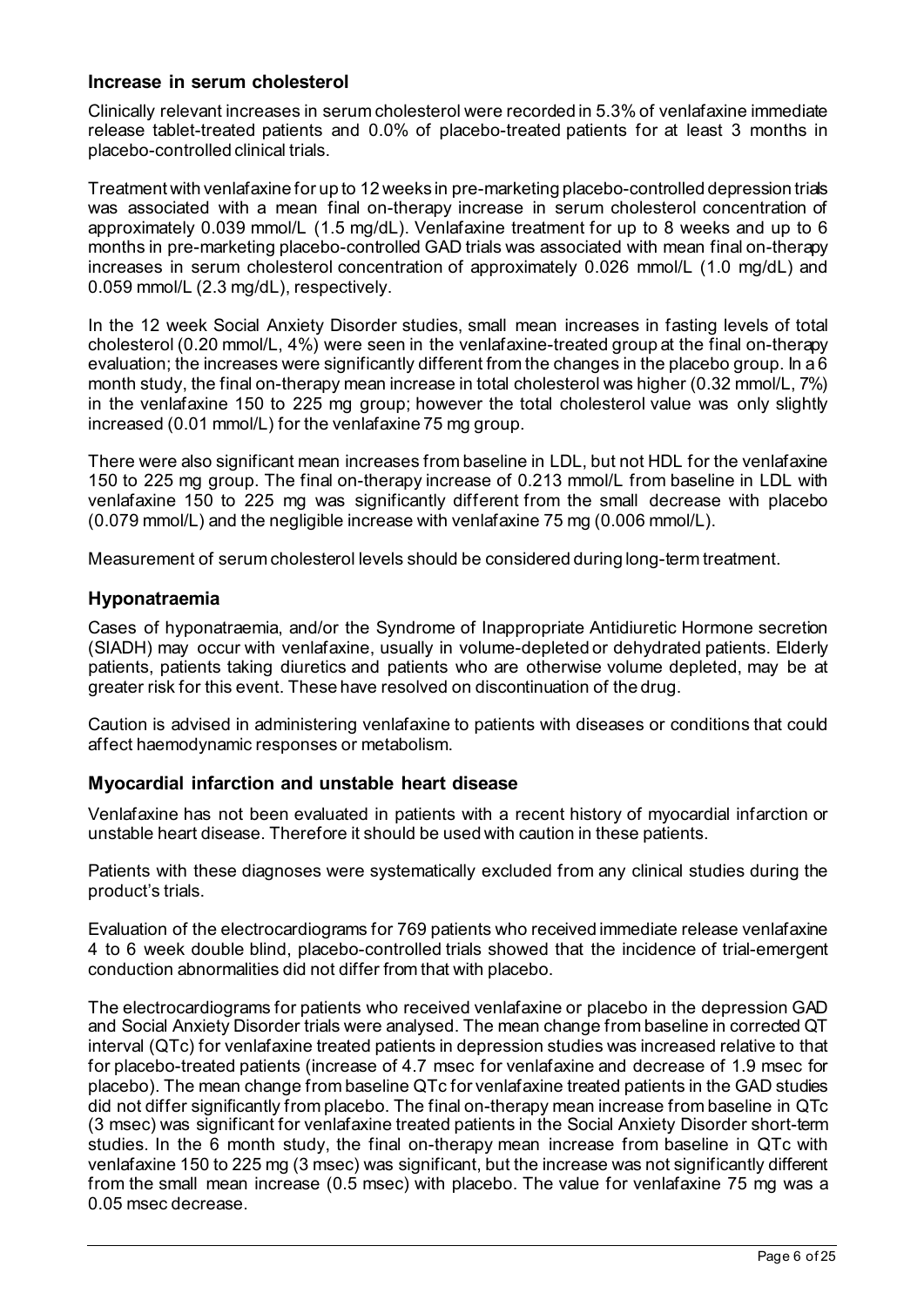Increases in heart rate may occur, particularly with higher doses. Therefore caution is advised in patients whose underlying conditions may be compromised by increases in heart rate.

The mean change from baseline in heart rate for venlafaxine treated patients in both the GAD and depression studies was significantly higher than for placebo (a mean increase of 3-4 beats per minute for venlafaxine and 0-1 beat per minute for placebo in the GAD and depression studies respectively). In the pooled short-term Social Anxiety Disorder studies, the final on-therapy mean increase from baseline in heart rate with venlafaxine was 5 beats per minute. In the 6 month study, the final on-therapy mean increases from baseline in heart rate were significant with venlafaxine 75 mg (2 beats per minute) and venlafaxine 150 to 225 mg (6 beats per minute); however only the increase with the higher dose was significantly different from the small increase with placebo (0.4 beats per minute). The clinical significance of these changes is unknown.

# **QTc prolongation/TdP**

Cases of QTc prolongation, torsades de pointes (TdP), ventricular tachycardia, and sudden death, have been reported during the post-marketing use of venlafaxine. The majority of reports occurred in association with overdose or in patients with other risk factors for QTc prolongation/TdP.

Therefore venlafaxine should be used with caution in patients with risk factors for QTc prolongation including congenital long QT syndrome, age >65 years, female sex, structural heart disease/LV dysfunction, medical conditions such as renal or hepatic disease, use of medicines that inhibit the metabolism of venlafaxine, and the concomitant use of other QTc prolonging medicines (see section 4.5). Hypokalaemia and hypomagnesaemia should be corrected prior to treatment.

In high risk patients (e.g. congenital long QT syndrome or multiple risk factors), an ECG should be performed prior to starting treatment, at steady state, after dose increases or after starting any potentially interacting medicine. Electrolytes should be monitored periodically and any abnormalities should be corrected prior to starting venlafaxine. An ECG should be performed in all patients experiencing symptoms that could be indicative of an arrhythmia (e.g. dizziness, palpitations, syncope or new onset seizures).

Consideration should be given to stopping venlafaxine treatment or reducing the dose if the QTc interval is >500 ms or increases by >60 ms.

# **Discontinuation effects of venlafaxine**

Discontinuation effects are well known to occur with antidepressants, and sometimes these effects can be protracted and severe (see section 4.8). Suicide/suicidal thoughts and aggression have been observed in patients during changes in venlafaxine dosing regimen, including during discontinuation (see section 4.4). Discontinuation symptoms have been assessed both in patients with depression and in those with anxiety. Abrupt discontinuation, dose reduction, or tapering of venlafaxine at various doses has been found to be associated with the appearance of new symptoms, the frequency of which increased with increased dose level and with longer duration of treatment.

Symptoms reported included agitation, anorexia, anxiety, confusion, dry mouth, fatigue, paraesthesias, vertigo, hypomania, nausea, vomiting, dizziness, convulsion, headache, diarrhoea, sleep disturbance, insomnia, somnolence, sweating and nervousness. Where such symptoms occurred, they were usually self-limiting, but in a few patients lasted for several weeks.

There is also a report of a withdrawal syndrome, confirmed by two challenges in a 32 year-old woman who had received venlafaxine 300 mg daily for 8 months. It is, therefore, recommended that the dosage of venlafaxine be tapered gradually and individually and the patients be closely monitored during discontinuation. The time period required for tapering and the amount of dose reduction may depend on the dose, duration of therapy and the individual patient (see sections 4.2 and 4.8). In some patients, discontinuation could take months or longer.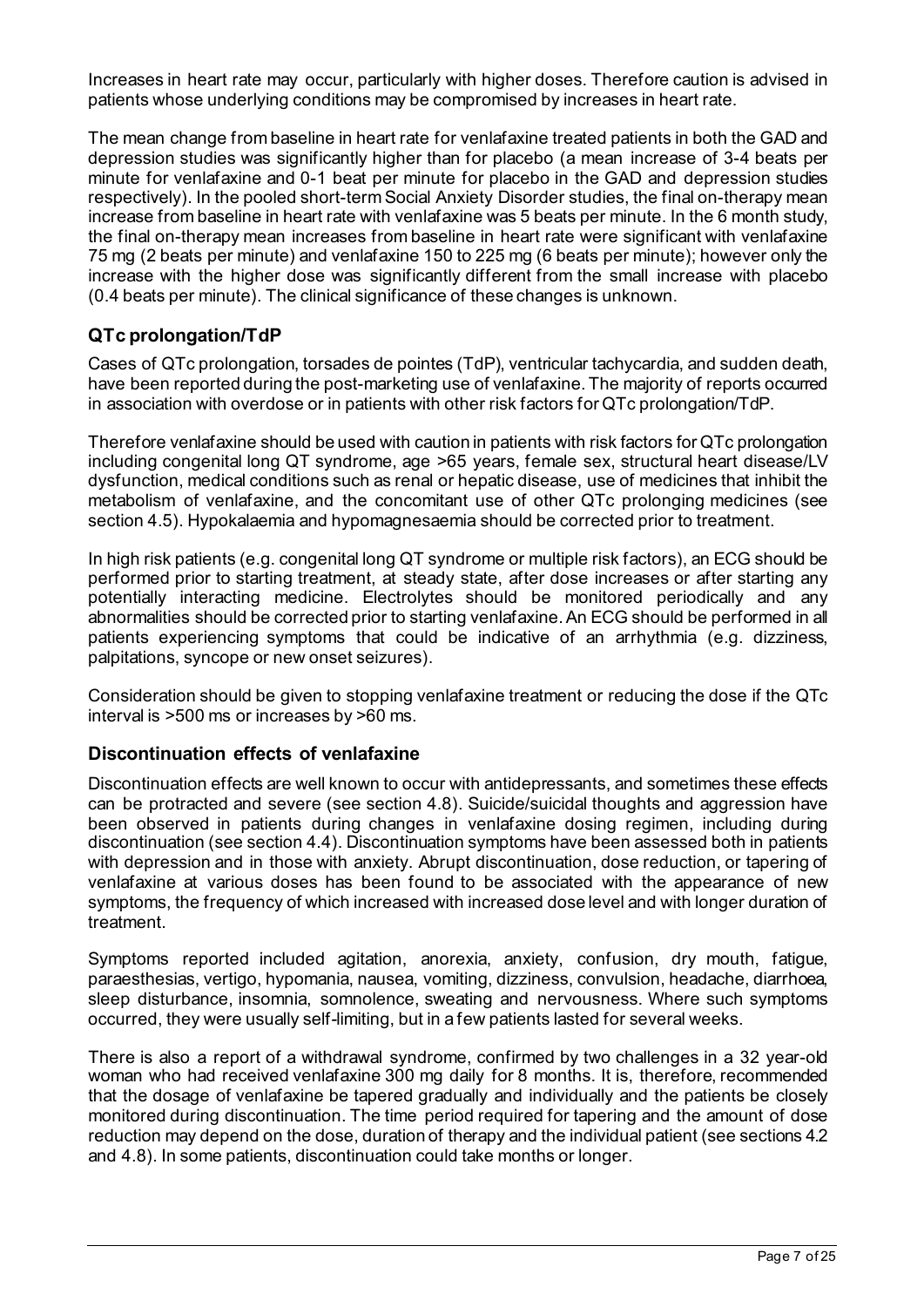#### **Sexual dysfunction**

Selective serotonin reuptake inhibitors (SSRIs)/serotonin norepinephrine reuptake inhibitors (SNRIs) may cause symptoms of sexual dysfunction (see section 4.8). There have been reports of long-lasting sexual dysfunction where the symptoms have continued despite discontinuation of SSRIs/SNRI.

# **Altered weight**

Weight changes, either losses or gains, do not appear to present a clinically important feature of venlafaxine treatment. Clinically significant weight gain or loss was seen in less than 1% of patients treated with venlafaxine during clinical trials. A dose-dependent weight loss (mean loss <1 kg) was noted in some patients treated with venlafaxine during the first few months of venlafaxine treatment. After month 9, the mean weight began to increase slightly but significantly, an effect often seen with tricyclic antidepressant therapy. Significant weight loss (> 7 kg) was seen in 6 (0.3%) of 2,181 patients, compared to no patients treated with placebo and 0.2% of patients treated with a comparative antidepressant.

The safety and efficacy of venlafaxine therapy in combination with weight loss agents, including phentermine, have not been established. Co-administration of venlafaxine and weight loss agents is not recommended. Venlafaxine is not indicated for weight loss alone or in combination with other products.

### **Seizures**

Seizures may occur with venlafaxine therapy. Venlafaxine, as with all antidepressants, should be introduced with care, in patients with a history of seizure disorders. Venlafaxine should be discontinued in any patient who develops seizures.

### **Mania/hypomania and bipolar disorder**

Mania/hypomania may occur in a small proportion of patients with mood disorders treated with antidepressants, including venlafaxine.

Venlafaxine should be used cautiously in patients with a history or family history of bipolar disorder.

A major depressive episode may be the initial presentation of bipolar disorder. Prior to initiating treatment with an antidepressant, patients should be adequately screened to determine if they are at risk for bipolar disorder. It should be noted that venlafaxine is not approved for use in treating bipolar depression.

# **Aggression**

Aggression may occur in some patients who have received antidepressants, including venlafaxine treatment, dose reduction or discontinuation. As with other antidepressants venlafaxine should be used cautiously in patients with a history of aggression.

# **Skin/allergic reactions**

Patients should be advised to notify their physician if they develop a rash, hives, or related allergic phenomena.

# **Abnormal bleeding**

Drugs that inhibit serotonin uptake may lead to abnormalities of platelet aggregation. Bleeding abnormalities have been reported with venlafaxine ranging from skin and mucous membrane bleeding and gastrointestinal haemorrhage, to life-threatening haemorrhages. The risk may be increased in patients predisposed to bleeding, including patients on anti-coagulants and platelet inhibitors, and venlafaxine should be used cautiously in these patients.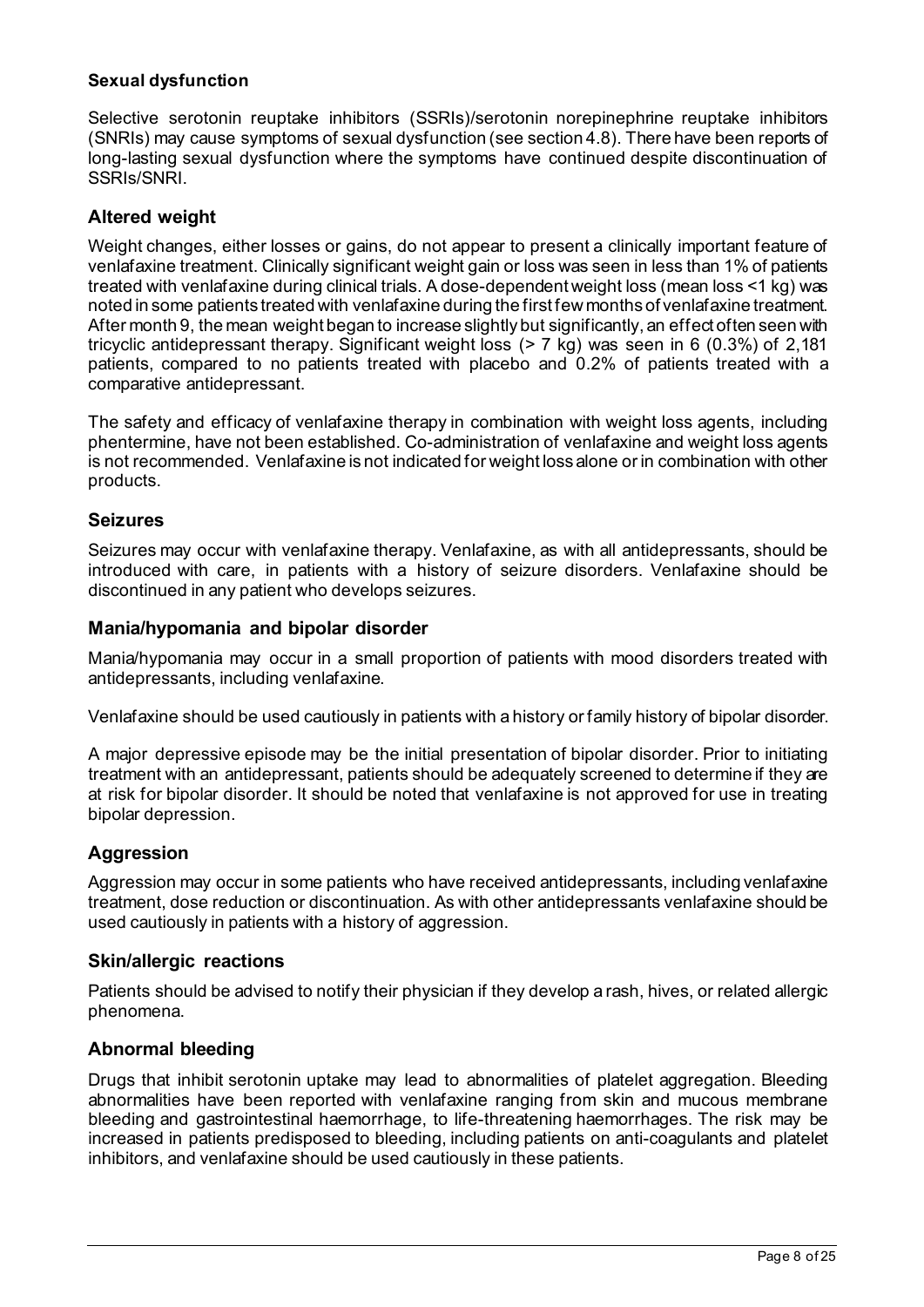# **Physical and psychological dependence**

Clinical studies have shown no evidence of drug-seeking behaviour, development of tolerance, or dose escalation over time among patients taking venlafaxine. Consequently, physicians should carefully evaluate patients for a history of drug abuse and follow such patients closely observing them for signs of misuse or abuse of venlafaxine (e.g. development of tolerance, increase in dose, drug-seeking behaviour) (see section 5.1).

# **Electroconvulsive therapy**

There are no clinical data establishing the benefit of venlafaxine combined with electroconvulsive therapy.

# **Paediatric use**

Safety and effectiveness in individuals younger than 18 years of age have not been established. Venlafaxine should not be used in such patients.

As with adults, decreased appetite, weight loss, increased blood pressure and increased serum cholesterol have been observed in children and adolescents aged 6 to 17 years.

Pooled analyses of 24 short-term (4 to 16 weeks), placebo-controlled trials of nine antidepressant medicines (SSRIs and others) in 4,400 children and adolescents with major depression (16 trials), obsessive compulsive disorder (4 trials) and other psychiatric disorders (4 trials) have revealed a greater risk of adverse events representing suicidal behaviour or thinking during the first few months of treatment in those receiving antidepressants. The average risk of such events in patients treated with an antidepressant was 4% compared with 2% of patients given placebo. There was considerable variation in risk among the antidepressants, but there was a tendency towards an increase for almost all antidepressants studied. The risk of suicidality was most consistently observed in the major depression trials, but there were signals of risk arising from trials in other psychiatric indications (obsessive compulsive disorder and social anxiety disorder) as well. No suicides occurred in these trials. It is unknown whether the suicidality risk in children and adolescent patients extends to use beyond several months. The 9 antidepressant medicines in the pooled analyses included 5 SSRIs (citalopram, fluoxetine, fluvoxamine, paroxetine, sertraline) and 4 non-SSRIs (bupropion, mirtazapine, nefazodone, venlafaxine) (see section 4.4 and 4.8).

# **Use in the elderly**

No overall differences in effectiveness or safety were observed between elderly (aged 65 years and older) and younger patients. Venlafaxine does not appear to pose any exceptional safety problems for healthy elderly patients.

Effectiveness in elderly patients with social anxiety disorder has not been established.

# **Use in renal impairment**

The total daily dose of venlafaxine should be reduced by 25% to 50% for patients with renal impairment with a glomerular filtration rate (GFR) of 10 to 70 mL/min.

The total daily dose of venlafaxine should be reduced by 50% in haemodialysis patients.

Because of individual variability in clearance in these patients, individualisation of dosage may be desirable.

#### **Use in hepatic impairment**

The total daily dose of venlafaxine should be reduced by 50% in patients with mild to moderate hepatic impairment. Reductions of more than 50% may be appropriate for some patients.

Because of individual variability in clearance in these patients, individualisation of dosage may be desirable.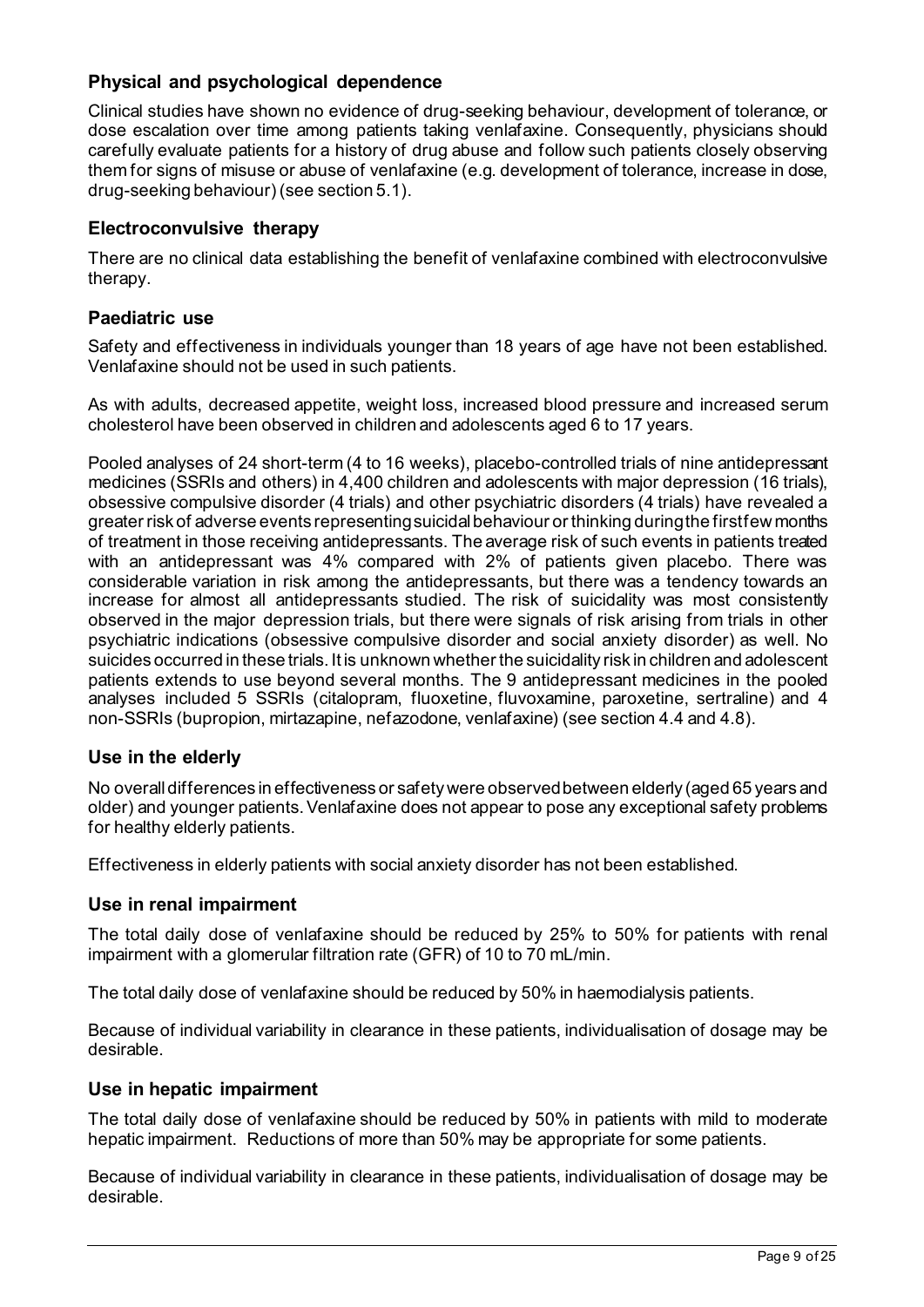# **Effects on Laboratory Tests**

False-positive urine immunoassay screening tests for phencyclidine (PCP) and amphetamine have been reported in patients taking venlafaxine. This is due to lack of specificity of the screening tests. False positive test results may be expected for several days following discontinuation of venlafaxine therapy. Confirmatory tests, such as gas chromatography/mass spectrometry, will distinguish venlafaxine from PCP and amphetamine.

# *4.5 Interaction with other medicines and other forms of interaction*

Venlafaxine and ODV are 27% and 30% bound to plasma proteins respectively; therefore, interactions due to protein binding of venlafaxine and the major metabolite are not expected.

# **Monoamine oxidase inhibitors**

Concomitant use of venlafaxine in patients taking monoamine oxidase inhibitors (MAOIs) or reversible MAOIs (e.g. moclobemide, linezolid and intravenous methylene blue) is contraindicated (see section 4.3).

Severe adverse reactions have been reported in patients who have recently been discontinued from a MAOI and started on venlafaxine, or have recently had venlafaxine therapy discontinued prior to initiation of a MAOI or when these two agents are co-administered. Reactions have included tremor, myoclonus, diaphoresis, nausea, vomiting, flushing, dizziness, hyperthermia with features resembling neuroleptic malignant syndrome and/or serotonergic syndrome, seizures, and death.

Do not take venlafaxine in combination with a MAOI or reversible MAOIs, or within at least 14 days of discontinuing MAOI treatment. Allow at least 7 days after stopping venlafaxine before starting a MAOI.

The appropriate washout period should take into account the pharmacological properties of venlafaxine, ODV and the MAOI and the clinician's assessment of the individual patient.

# **CNS active drugs**

The risk of using venlafaxine in combination with other CNS-active drugs has not been systematically evaluated. Consequently, caution is advised when venlafaxine is taken in combination with other CNS-active drugs.

# **Serotonin syndrome**

As with other serotonergic agents, serotonin syndrome, a potentially life threatening condition, may occur with venlafaxine treatment, particularly with concomitant use of other agents that may affect the serotonergic neurotransmitter system including triptans, SSRIs, other SNRIs, amphetamines, lithium, sibutramine, opioids (e.g. fentanyl and its analogues, tramadol, dextromethorphan, tapentadol, pethidine, methadone, and pentazocine), or St John's wort [*Hypericum perforatum*], with drugs which impair metabolism of serotonin (such as MAOIs including moclobemide, linezolid [an antibiotic which is a reversible non-selective MAOI] and intravenous methylene blue), or with serotonin precursors (such as tryptophan supplements). Serotonin syndrome symptoms may include mental status changes, autonomic instability, neuromuscular aberrations and/or gastrointestinal symptoms (see sections 4.3 and 4.4).

If concomitant treatment of venlafaxine with an SSRI, an SNRI, or a 5-hydroxytryptamine receptor agonist (triptan) is clinically warranted, careful observation of the patient is advised, particularly during treatment initiation and dose increases. The concomitant use of venlafaxine with serotonin precursors (such as tryptophan supplements) is not recommended (see section 4.4).

As with other antidepressants, co-administration of venlafaxine and products containing St. John's wort *(Hypericum perforatum)* is not recommended due to possible pharmacodynamic interactions.

No information is available on the use of venlafaxine in combination with opiates.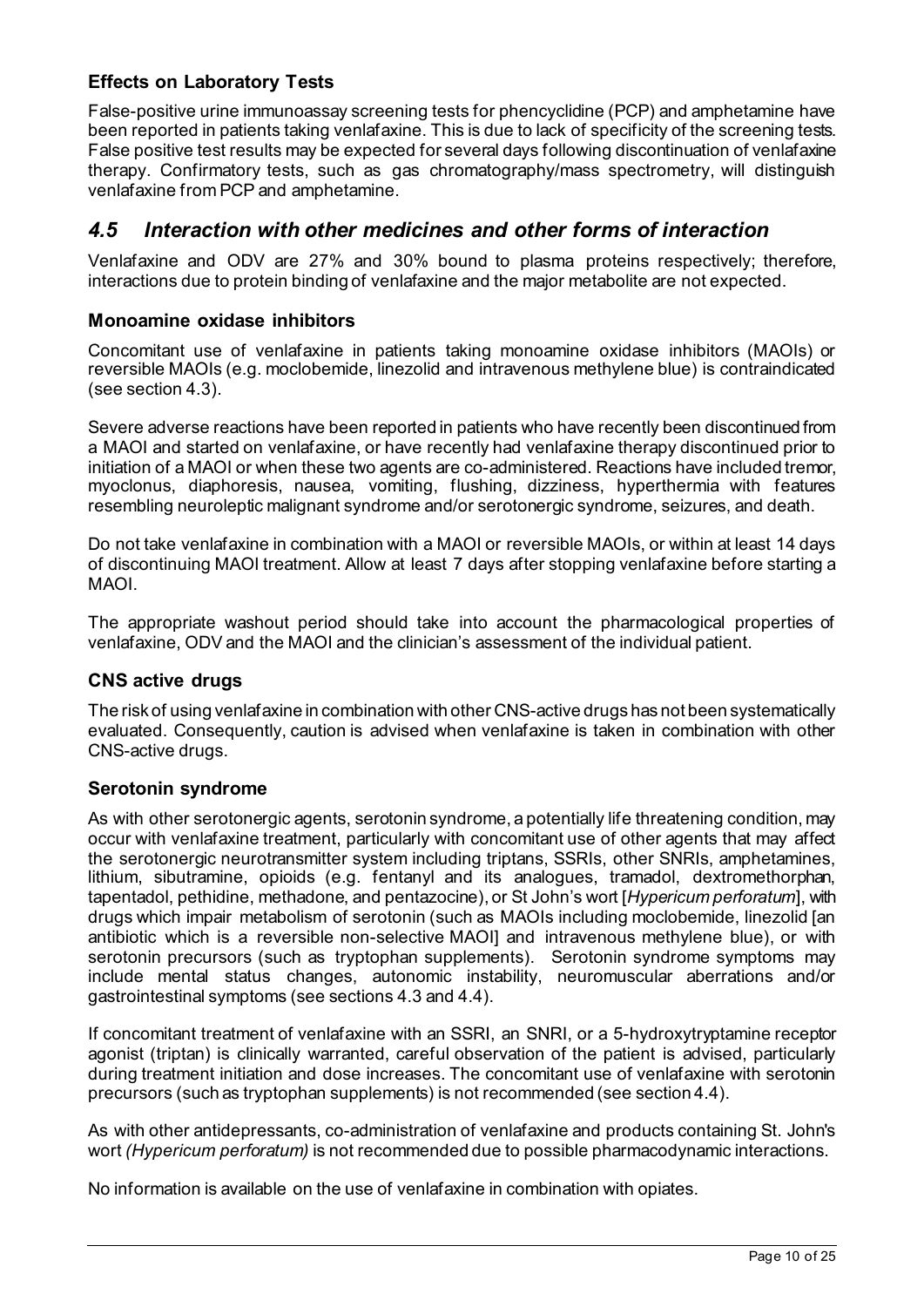There have been reports of elevated clozapine levels in association with adverse events including seizures, following the administration of venlafaxine.

# **Medicines that prolong QTc interval**

The risk of QTc prolongation and/or ventricular arrhythmias (e.g. torsades de pointes) is increased with concomitant use of other medicines which prolong the QTc interval (e.g. some antipsychotics and antibiotics). Please check the data sheets of other medicines administered for information on their effect on the QTc interval (see section 4.4).

### *Indinavir*

A pharmacokinetic study with indinavir has shown a 28% decrease in AUC and a 36% decrease in Cmax for indinavir. Indinavir did not affect the pharmacokinetics of venlafaxine and ODV. The clinical significance of this interaction is unknown.

### *Alcohol*

Venlafaxine has not been shown to increase the impairment of mental and motor skills caused by alcohol. As with all psychotropic drugs, patients should be advised to avoid alcohol use while taking venlafaxine.

### *Cimetidine*

At steady state cimetidine has been shown to inhibit the first-pass metabolism of venlafaxine but had no apparent effect on the formation or elimination of ODV, which is present in much greater quantity in the systemic circulation. The overall pharmacological activity of venlafaxine plus ODV is expected to increase only slightly in most patients. No dosage adjustment seems necessary when venlafaxine is co-administered with cimetidine. However, for elderly patients or patients with hepatic dysfunction, the interaction could potentially be more pronounced and for such patients clinical monitoring is indicated when venlafaxine is administered with cimetidine.

#### *Diazepam*

The pharmacokinetic profiles of venlafaxine and ODV were not altered when venlafaxine and diazepam were administered together to healthy volunteers. Venlafaxine had no effect on the pharmacokinetics of diazepam or affect the psychomotor and psychometric effects induced by diazepam.

#### *Lithium*

The steady-state pharmacokinetics of venlafaxine and ODV are not affected when lithium is co-administered. Venlafaxine has no effect on the pharmacokinetics of lithium (see also CNS active drugs). However, there have been reports of venlafaxine interaction with lithium resulting in increased lithium levels.

#### *Haloperidol*

Venlafaxine administered under steady-state conditions (75 mg twice daily) to 24 healthy subjects decreased total oral clearance (Cl/F) of a single 2 mg dose of haloperidol by 42%, which resulted in a 70% increase in haloperidol AUC. In addition, the haloperidol Cmax increased 88% when co-administered with venlafaxine, but the haloperidol elimination half-life (t<sub>1/2</sub>) was unchanged. The mechanism explaining this finding is unknown.

#### *Metoprolol*

Concomitant administration of venlafaxine (50 mg every 8 hours for 5 days) and metoprolol (100 mg every 24 hours for 5 days) to healthy volunteers in a pharmacokinetic interaction study for both drugs resulted in an increase in the plasma concentrations of metoprolol by approximately 30-40% without altering the plasma concentrations of its active metabolite, α-hydroxymetoprolol. Venlafaxine appeared to reduce the blood pressure lowering effect of metoprolol in this study of healthy volunteers. The clinical relevance of this finding in hypertensive patients is unknown. Metoprolol did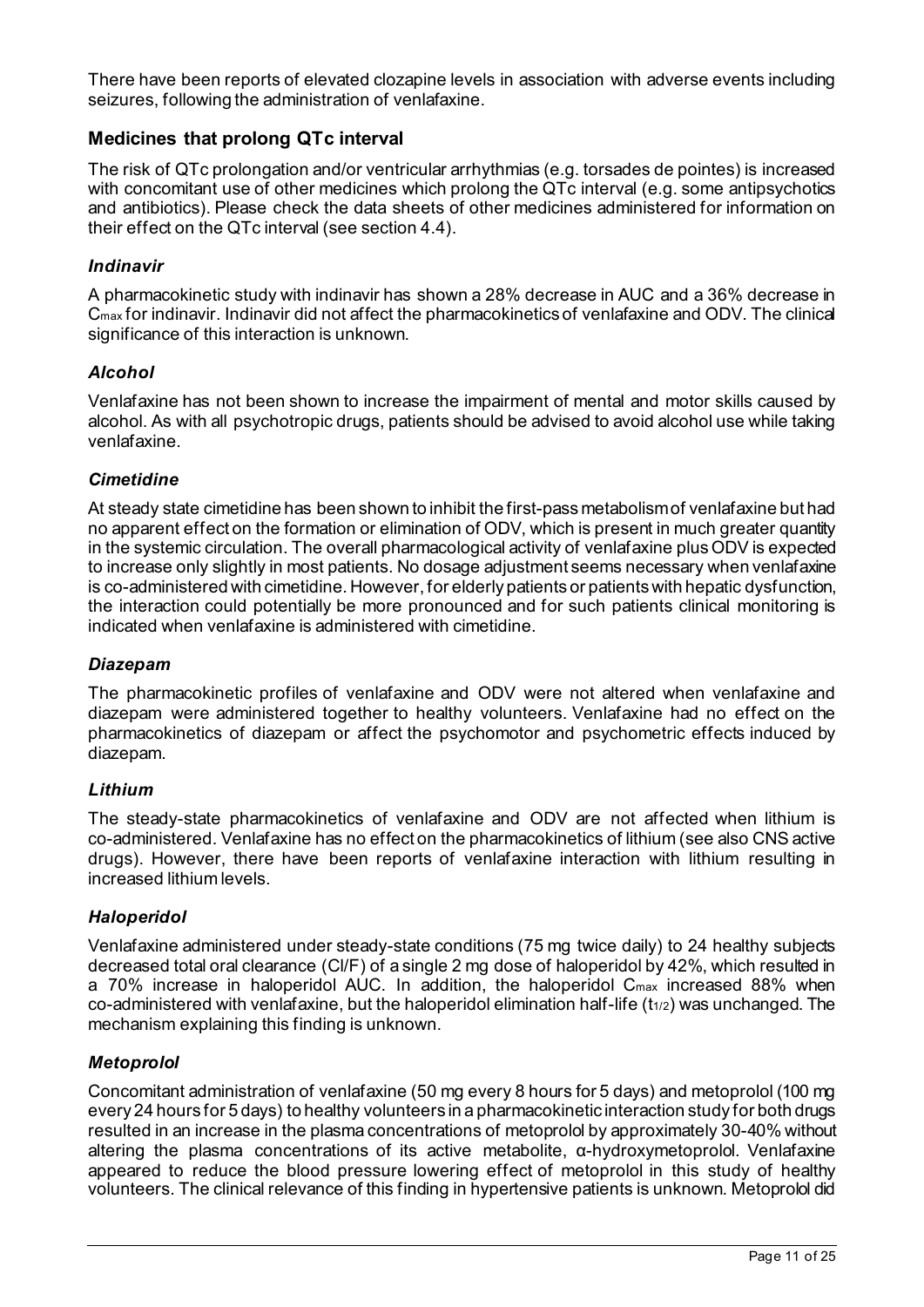not alter the pharmacokinetic profile of venlafaxine or its active metabolite, ODV. Caution should be exercised with co-administration of venlafaxine and metoprolol.

### *Risperidone*

Venlafaxine increased risperidone AUC by 32% but did not significantly alter the pharmacokinetic profile of the total active moiety (risperidone plus 9-hydroxy-risperidone). The clinical significance of this interaction is unknown.

### **Drug metabolised by cytochrome P450 isoenzymes**

*In vitro* studies indicate that venlafaxine is a relatively weak inhibitor of CYP2D6 and that venlafaxine does not inhibit CYP1A2, CYP2C9 or CYP3A4. Some of these findings have been confirmed with drug interaction studies between venlafaxine and imipramine (metabolised by CYP2D6) and diazepam (metabolised by CYP2C19). Therefore, venlafaxine is not expected to interact with other drugs metabolised by these isoenzymes.

#### *Imipramine*

Venlafaxine did not affect the CYP2D6-mediated 2-hydroxylation of imipramine or its active metabolite, desimipramine, which indicates that venlafaxine does not inhibit the CYP2D6 isoenzyme. However, the renal clearance of 2-hydroxydesimipramine was reduced with co-administration of venlafaxine.

Imipramine partially inhibited the CYP2D6-mediated formation of ODV, however, the total concentrations of active compounds (venlafaxine plus ODV) was not affected with imipramine administration. Additionally, in a clinical study involving CYP2D6-poor and -extensive metabolisers, the total sum of the two active species (venlafaxine and ODV) was similar in the two metaboliser groups. Therefore, no dosage adjustment is expected when venlafaxine is co-administered with a CYP2D6 inhibitor. However, desipramine AUC, Cmax, and Cmin increased by about 35% in the presence of venlafaxine. There was an increase of 2-OH-desipramine AUC by 2.5 to 4.5 fold. The clinical significance of this finding is unknown.

#### **Potential for other drugs to affect venlafaxine**

The metabolic pathways for venlafaxine include CYP2D6 and CYP3A4.

*In vitro* and *in vivo* studies indicate that venlafaxine is metabolised predominantly to its active metabolite ODV by the cytochrome P450 enzyme CYP2D6, the isoenzyme that is responsible for the genetic polymorphism seen in the metabolism of many antidepressants. Therefore the potential exists for a drug interaction between drugs that inhibit CYP2D6-mediated metabolism (such as amiodarone and quinidine) and venlafaxine. CYP3A4 is a minor pathway relative to CYP2D6 in the metabolism of venlafaxine.

#### *CYP2D6 inhibitors*

Concomitant use of CYP2D6 inhibitors and venlafaxine may reduce the metabolism of venlafaxine to ODV, resulting in increased plasma concentrations of venlafaxine and decreased concentrations of ODV. As venlafaxine and ODV are both pharmacologically active, no dosage adjustment is required when venlafaxine is co-administered with a CYP2D6 inhibitor.

#### *CYP3A4 inhibitors*

Concomitant use of CYP3A4 inhibitors (such as erythromycin, fluconazole, ketoconazole and grapefruit juice) and venlafaxine may increase levels of venlafaxine and ODV. Therefore caution is advised if a patient's therapy includes a CYP3A4 inhibitor and venlafaxine concomitantly.

*In vitro* studies indicate that venlafaxine is likely metabolised to a minor, less active metabolite, N-desmethylvenlafaxine, by CYP3A4. A pharmacokinetic study with ketoconazole (a CYP3A4 inhibitor) in extensive metabolisers (EM) and poor metabolisers (PM) of CYP2D6 resulted in higher plasma concentrations of both venlafaxine and ODV in most subjects following administration of ketoconazole. Venlafaxine C<sub>max</sub> increased by 26% in EM subjects and 48% in PM subjects. C<sub>max</sub>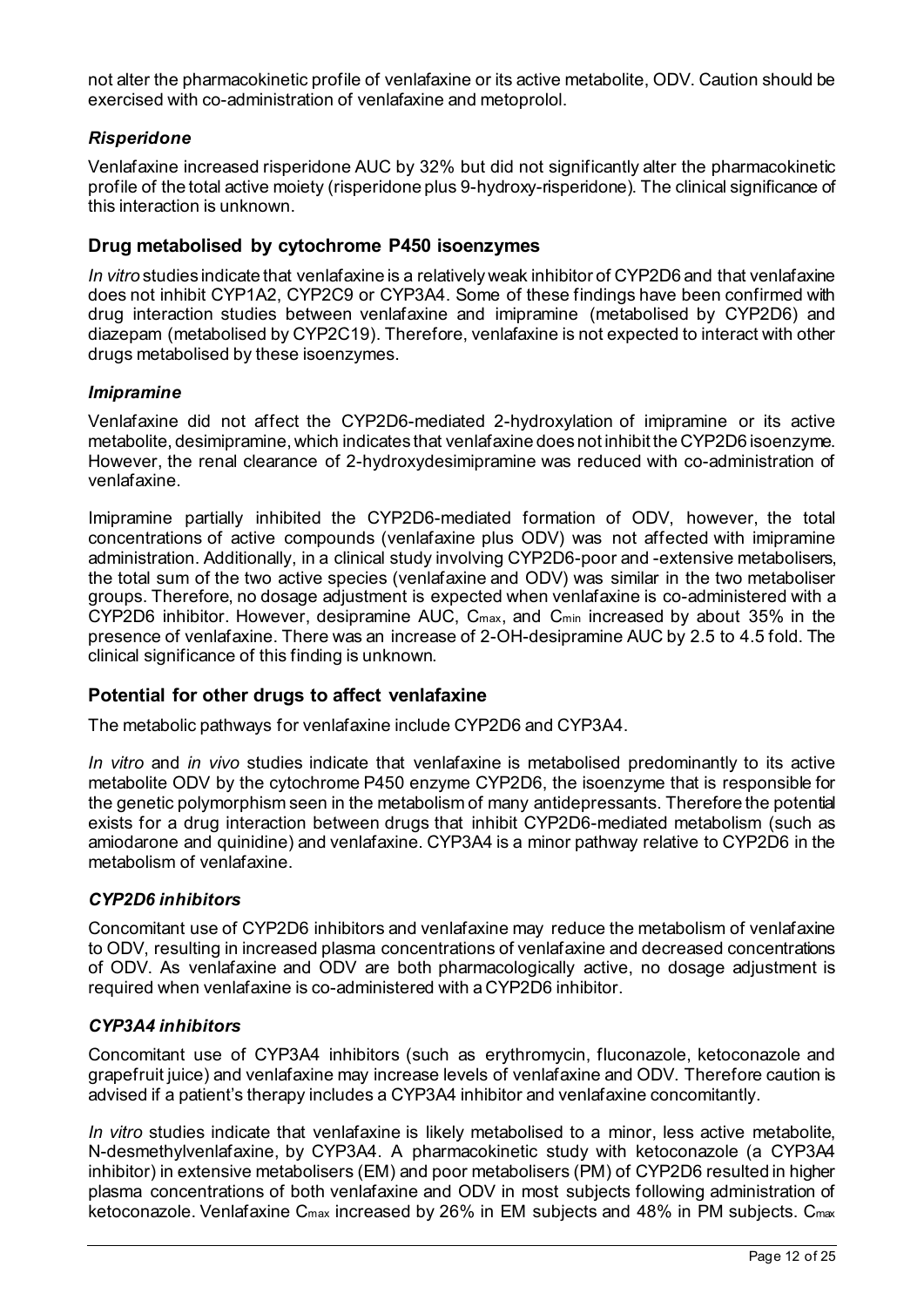values for ODV increased by 14% and 29% in EM and PM subjects, respectively. Venlafaxine AUC increased by 21% in EM subjects and 70% in PM subjects. AUC values for ODV increased by 23% and 33% in EM and PM subjects, respectively.

### *CYP2D6 and CYP3A4 inhibitors*

The concomitant use of venlafaxine with drug treatment(s) that potentially inhibits both CYP2D6 and CYP3A4, the primary metabolising enzymes for venlafaxine, has not been studied. However, this concomitant use would be expected to increase venlafaxine plasma concentrations. Therefore caution is advised if a patient's therapy includes venlafaxine and any agent(s) that produces simultaneous inhibition of these two enzyme systems.

### **Antihypertensive and hypoglycaemic agents**

Retrospective analysis of study events occurring in patients taking venlafaxine concurrently with antihypertensive or hypoglycaemic agents in clinical trials provided no evidence suggesting incompatibility between treatment with venlafaxine and treatment with either antihypertensive or hypoglycaemic agents.

# *4.6 Fertility, pregnancy and lactation*

### **Fertility**

Reproduction and fertility studies in rats showed no effects on male or female fertility at oral doses of up to 2 times the maximum recommended human dose on a mg/m2 basis.

Reduced fertility was observed in a study in which both male and female rats were exposed to the major metabolite of venlafaxine (ODV). This exposure was approximately 2 to 3 times that of a human venlafaxine dose of 225 mg/day. The human relevance of this finding is unknown.

Signs of pharmacological toxicity were seen in paternal and maternal rats given venlafaxine doses of 30 and 60 mg/kg/day, but no adverse effect was noted in fertility or general reproductive performance. Decreased fetal size and pup weight at birth with 60 mg/kg/day may be correlated with maternal toxicity.

#### **Pregnancy**

Category B2.

The safety of venlafaxine in human pregnancy has not been established. There are no adequate and well-controlled studies in pregnant women. Venlafaxine must be administered to pregnant women only if the expected benefits outweigh the possible risks. Patients should be advised to notify their physician if they become pregnant or intend to become pregnant during therapy. If venlafaxine is used until or shortly before birth, discontinuation effects in the newborn should be considered.

Some neonates exposed to venlafaxine, other SNRIs, or SSRIs, late in the third trimester have developed complications requiring prolonged hospitalisation, respiratory support, or tube feeding. Such complications can arise immediately upon delivery. Reported clinical findings have included respiratory distress, cyanosis, apnoea, seizures, temperature instability, feeding difficulty, vomiting, hypoglycaemia, hypotonia, hypertonia, hyper-reflexia, tremor, jitteriness, irritability and constant crying. These features are consistent with either a direct toxic effect of SSRIs and SNRIs or, possibly, a drug discontinuation syndrome.

Some epidemiological studies have suggested an increased risk of congenital abnormalities associated with use of SSRIs and SNRIs in pregnancy. The relevance for venlafaxine treatment remains unknown.

Some epidemiological data suggests that the use of SSRIs and SNRIs in pregnancy may be associated with a small but statistically significant increase in pre-term delivery.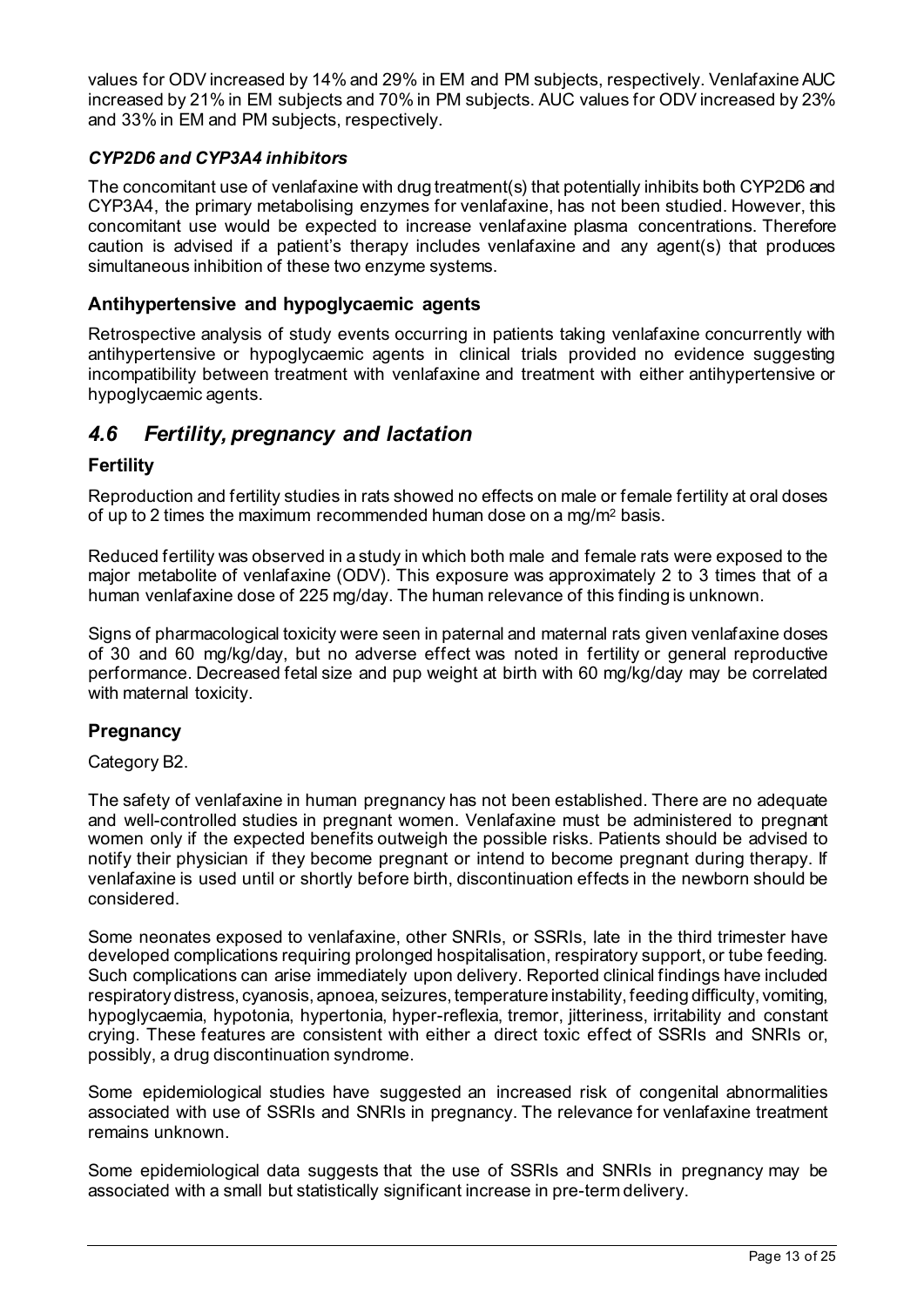A prospective longitudinal study of 201 women with a history of major depression who were euthymic at the beginning of pregnancy showed that women who discontinue antidepressant medication during pregnancy were more likely to experience a relapse of major depression than women who continued antidepressant medication.

Exposure to SNRIs in mid to late pregnancy may increase the risk for preeclampsia, and exposure to SNRIs near delivery may increase the risk for postpartum haemorrhage.

# **Lactation**

Venlafaxine and/or its metabolites are secreted in milk of lactating rats at concentrations higher than those found in the plasma of the dam. Venlafaxine and its metabolites have been shown to pass into human milk. The total dose of venlafaxine and ODV ingested by breast fed infants can be as high as 9.2% of maternal intake. Therefore, the use of venlafaxine in nursing women cannot be recommended. Exposed infants should be observed closely.

# *4.7 Effects on ability to drive and use machines*

Although venlafaxine has been shown not to affect psychomotor, cognitive or complex behaviour performance in healthy volunteers, any psychoactive medication may impair judgement, thinking or motor skills, and patients should be cautioned about operating hazardous machinery, including automobiles, until they are reasonably certain that the treatment does not affect them adversely.

# *4.8 Undesirable effects*

Adverse effects are listed in the following table in Council for International Organizations of Medical Sciences (CIOMS) frequency categories:

Common: >1%; Uncommon: >0.1% and <1%; Rare: >0.01% and <0.1%; Very rare: <0.01%, Not known: cannot be estimated from the available data.

| System organ class   Adverse effects        |                                                                                                                   |  |  |  |
|---------------------------------------------|-------------------------------------------------------------------------------------------------------------------|--|--|--|
| <b>Blood and lymphatic system disorders</b> |                                                                                                                   |  |  |  |
| Rare                                        | Thrombocytopenia*, agranulocytosis*, aplastic anaemia*, pancytopenia*,<br>neutropenia*                            |  |  |  |
| Immune system disorders                     |                                                                                                                   |  |  |  |
| Rare                                        | Anaphylactic reaction*                                                                                            |  |  |  |
| <b>Endocrine disorders</b>                  |                                                                                                                   |  |  |  |
| Rare                                        | Inappropriate antidiuretic hormone secretion*                                                                     |  |  |  |
| Very rare                                   | Blood prolactin increased*                                                                                        |  |  |  |
| <b>Metabolism and nutrition disorders</b>   |                                                                                                                   |  |  |  |
| Common                                      | Decreased appetite                                                                                                |  |  |  |
| Uncommon                                    | Hyponatraemia*                                                                                                    |  |  |  |
| <b>Psychiatric disorders</b>                |                                                                                                                   |  |  |  |
| Very common                                 | Insomnia                                                                                                          |  |  |  |
| Common                                      | Confusional state*, depersonalisation*, abnormal dreams, nervousness,<br>libido decreased, agitation*, anorgasmia |  |  |  |
| Uncommon                                    | Mania, hypomania, hallucination, abnormal orgasm, bruxism*, apathy                                                |  |  |  |
| Rare                                        | Delirium*                                                                                                         |  |  |  |
| Not known                                   | Aggression                                                                                                        |  |  |  |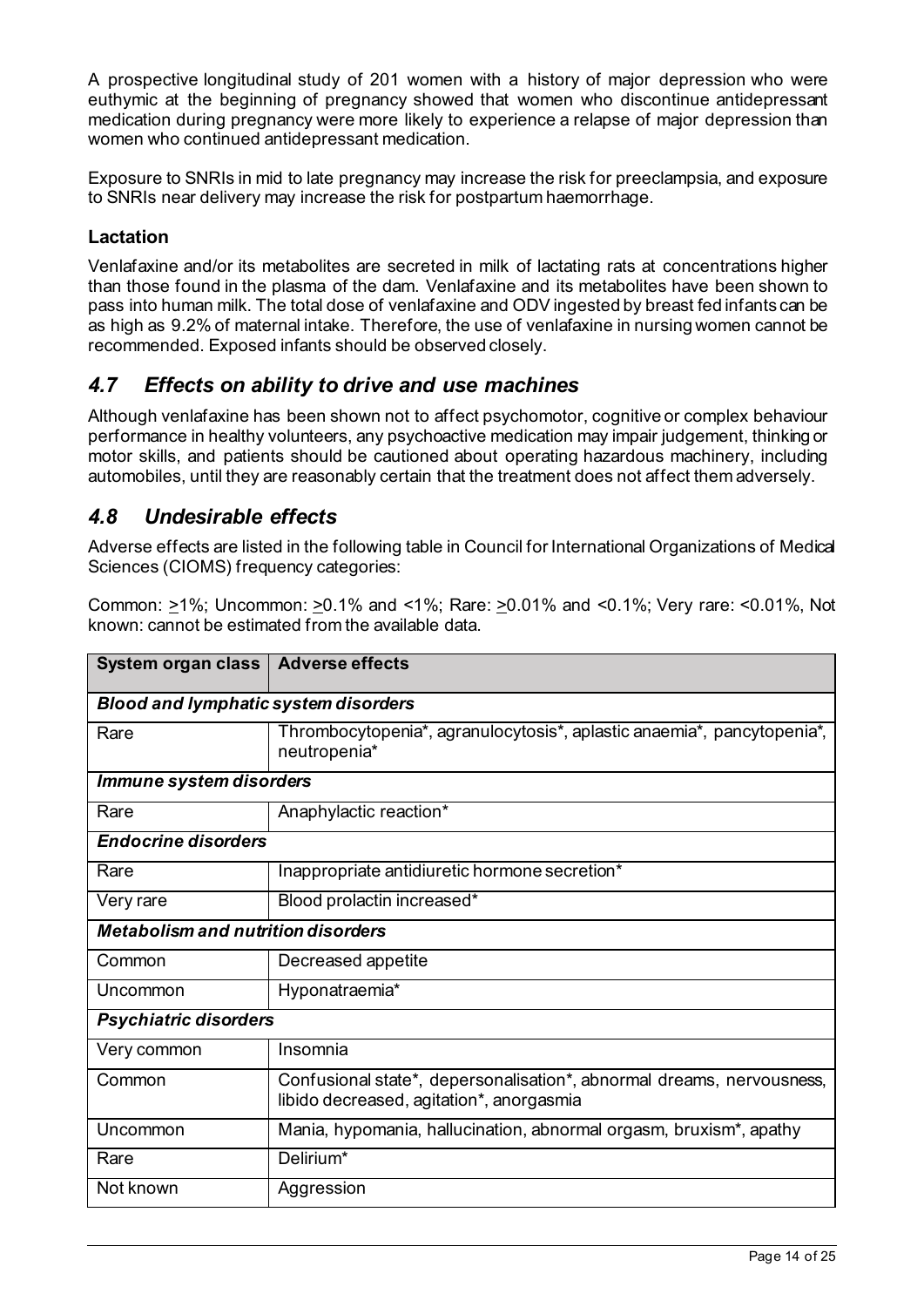| <b>Nervous system disorders</b>                 |                                                                                                                                                                     |  |  |  |
|-------------------------------------------------|---------------------------------------------------------------------------------------------------------------------------------------------------------------------|--|--|--|
| Very common                                     | Headache*, dizziness, sedation                                                                                                                                      |  |  |  |
| Common                                          | Akathisia*, tremor, paraesthesia, dysgeusia                                                                                                                         |  |  |  |
| Uncommon                                        | Syncope, myoclonus, balance disorder*, coordination abnormal*,<br>dyskinesia*                                                                                       |  |  |  |
| Rare                                            | Neuroleptic malignant syndrome*, serotonergic syndrome*, convulsion,<br>dystonia*                                                                                   |  |  |  |
| Very rare                                       | Tardive dyskinesia*                                                                                                                                                 |  |  |  |
| <b>Eye disorders</b>                            |                                                                                                                                                                     |  |  |  |
| Common                                          | Visual impairment, accommodation disorder, mydriasis                                                                                                                |  |  |  |
| Rare                                            | Angle closure glaucoma*                                                                                                                                             |  |  |  |
| <b>Ear and labyrinth disorders</b>              |                                                                                                                                                                     |  |  |  |
| Common                                          | Tinnitus*                                                                                                                                                           |  |  |  |
| <b>Cardiac disorders</b>                        |                                                                                                                                                                     |  |  |  |
| Common                                          | Tachycardia, palpitations*                                                                                                                                          |  |  |  |
| Rare                                            | Torsades de pointes*, ventricular tachycardia*, ventricular fibrillation*,<br>electrocardiogram QT prolonged*, stress cardiomyopathy (takotsubo<br>cardiomyopathy)* |  |  |  |
| Vascular disorders                              |                                                                                                                                                                     |  |  |  |
| Common                                          | Hypertension, hot flush.                                                                                                                                            |  |  |  |
| Uncommon                                        | Orthostatic hypotension, hypotension*.                                                                                                                              |  |  |  |
| Respiratory, thoracic and mediastinal disorders |                                                                                                                                                                     |  |  |  |
| Common                                          | Dyspnoea*, yawning                                                                                                                                                  |  |  |  |
| Rare                                            | Interstitial lung disease*, pulmonary eosinophilia*                                                                                                                 |  |  |  |
| <b>Gastrointestinal disorders</b>               |                                                                                                                                                                     |  |  |  |
| Very common                                     | Nausea, dry mouth, constipation                                                                                                                                     |  |  |  |
| Common                                          | Diarrhoea*, vomiting                                                                                                                                                |  |  |  |
| Uncommon                                        | Gastrointestinal haemorrhage*                                                                                                                                       |  |  |  |
| Rare                                            | Pancreatitis*                                                                                                                                                       |  |  |  |
| <b>Hepatobiliary disorders</b>                  |                                                                                                                                                                     |  |  |  |
| Uncommon                                        | Liver function test abnormal*                                                                                                                                       |  |  |  |
| Rare                                            | Hepatitis*                                                                                                                                                          |  |  |  |
| Skin and subcutaneous tissue disorders          |                                                                                                                                                                     |  |  |  |
| Very Common                                     | Hyperhidrosis*                                                                                                                                                      |  |  |  |
| Common                                          | Rash, pruritus*, night sweats*                                                                                                                                      |  |  |  |
| Uncommon                                        | Angioedema*, urticaria*, alopecia*, ecchymosis, photosensitivity reaction                                                                                           |  |  |  |
| Rare                                            | Stevens-Johnson syndrome*, toxic epidermal necrolysis*, erythema<br>multiforme*                                                                                     |  |  |  |
|                                                 | Musculoskeletal and connective tissue disorders                                                                                                                     |  |  |  |
| Common                                          | Hypertonia                                                                                                                                                          |  |  |  |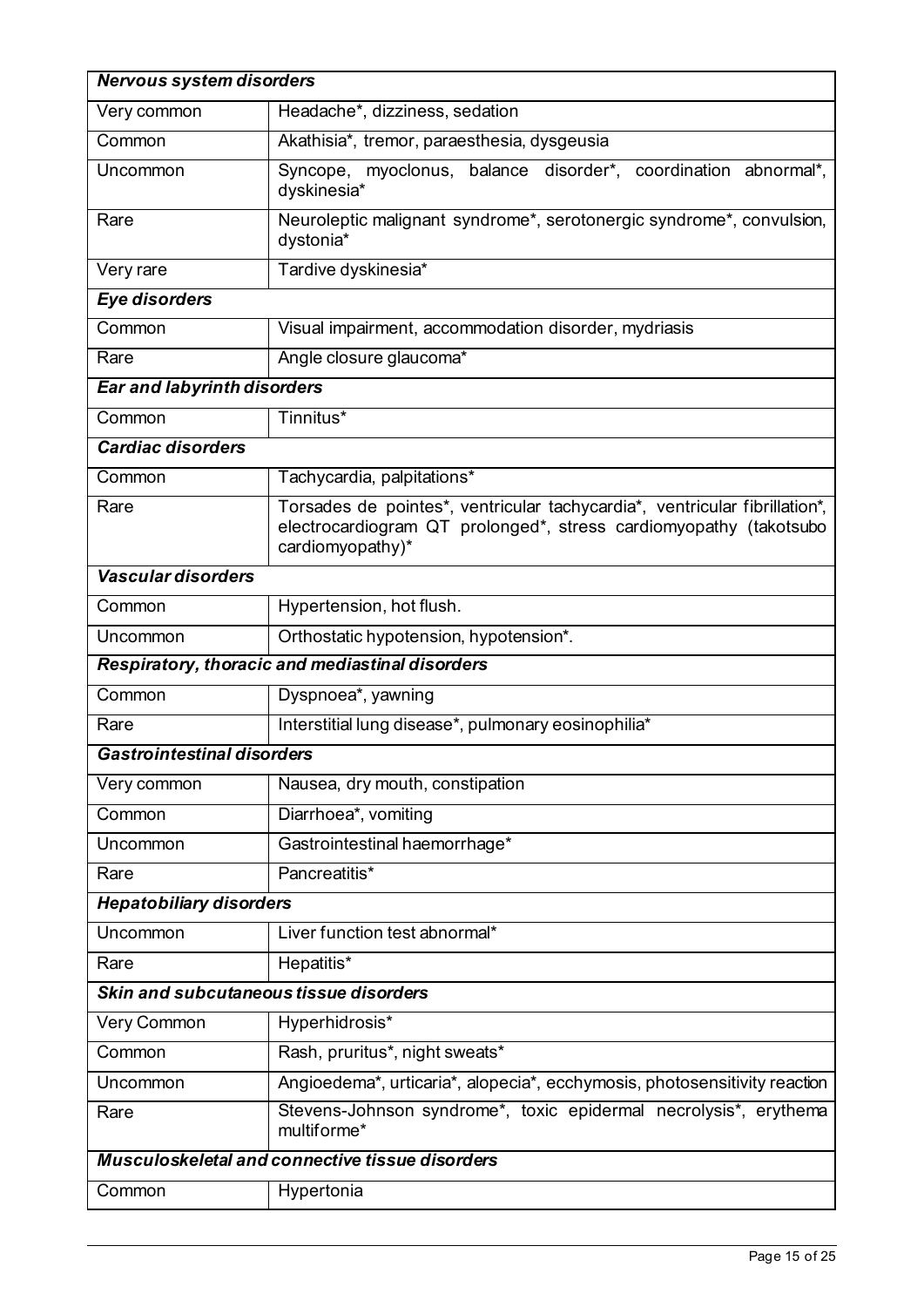| Rare                                                        | Rhabdomyolysis*                                                 |  |  |  |  |
|-------------------------------------------------------------|-----------------------------------------------------------------|--|--|--|--|
| <b>Renal and urinary disorders</b>                          |                                                                 |  |  |  |  |
| Common                                                      | Urinary hesitation, urinary retention, pollakiuria*             |  |  |  |  |
| Uncommon                                                    | Urinary incontinence*, proteinuria                              |  |  |  |  |
| Reproductive system and breast disorders                    |                                                                 |  |  |  |  |
| Common                                                      | Erectile dysfunction, ejaculation disorder                      |  |  |  |  |
| Uncommon                                                    | Metrorrhagia*, menorrhagia*                                     |  |  |  |  |
| <b>General disorders and administration site conditions</b> |                                                                 |  |  |  |  |
| Common                                                      | Fatigue, asthenia, chills*                                      |  |  |  |  |
| Uncommon                                                    | Mucosal haemorrhage*                                            |  |  |  |  |
| <b>Investigations</b>                                       |                                                                 |  |  |  |  |
| Common                                                      | Blood cholesterol increased, weight decreased, weight increased |  |  |  |  |
| Rare                                                        | Bleeding time prolonged*                                        |  |  |  |  |
| Injury, poisoning and procedural complications              |                                                                 |  |  |  |  |
| Uncommon                                                    | Bone fracture                                                   |  |  |  |  |

\* Identified post-marketing

# **Discontinuation effects**

Discontinuation effects are well known to occur with antidepressants, and it is therefore recommended that the dosage is tapered gradually and the patient monitored (see section 4.2). The following symptoms have been reported in association with abrupt discontinuation or dose-reduction, or tapering of treatment: hypomania, anxiety, agitation, nervousness, confusion, insomnia or other sleep disturbances, fatigue, somnolence, paraesthaesia, dizziness, convulsion, vertigo, headache, flu-like symptoms, tinnitus, impaired coordination and balance, tremor, sweating, dry mouth, anorexia, diarrhoea, nausea, vomiting, visual impairment, and hypertension. In pre-marketing studies, the majority of discontinuation reactions were mild and resolved without treatment (see sections 4.2 and 4.4). While these events are generally self-limiting, there have been reports of serious discontinuation symptoms, and sometimes these effects can be protracted and severe.

In the Social Anxiety Disorder pooled short-term studies, the most common taper/post-study emergent adverse events were dizziness (13%), nausea (7%), insomnia (3%), nervousness (3%) and asthenia (2%). In the 6-month study, the most common taper/post-study treatment emergent adverse events were dizziness (21% and 16%) and nausea (7% and 10%) for venlafaxine 75 mg and venlafaxine 150-225 mg, respectively.

#### **Paediatric patients** (see section 4.4)

In general, the adverse reaction profile of venlafaxine in placebo-controlled clinical trials in children and adolescents (aged 6 to 17) was similar to that seen in adults.

As with adults, decreased appetite, weight loss, increased blood pressure and increased serum cholesterol were observed. Particularly, the following adverse reactions were observed: abdominal pain, agitation, dyspepsia, ecchymosis, epistaxis and myalgia.

In paediatric clinical trials, there were increased reports of hostility and, especially in major depression, suicide-related adverse events such as suicidal ideation and self-harm.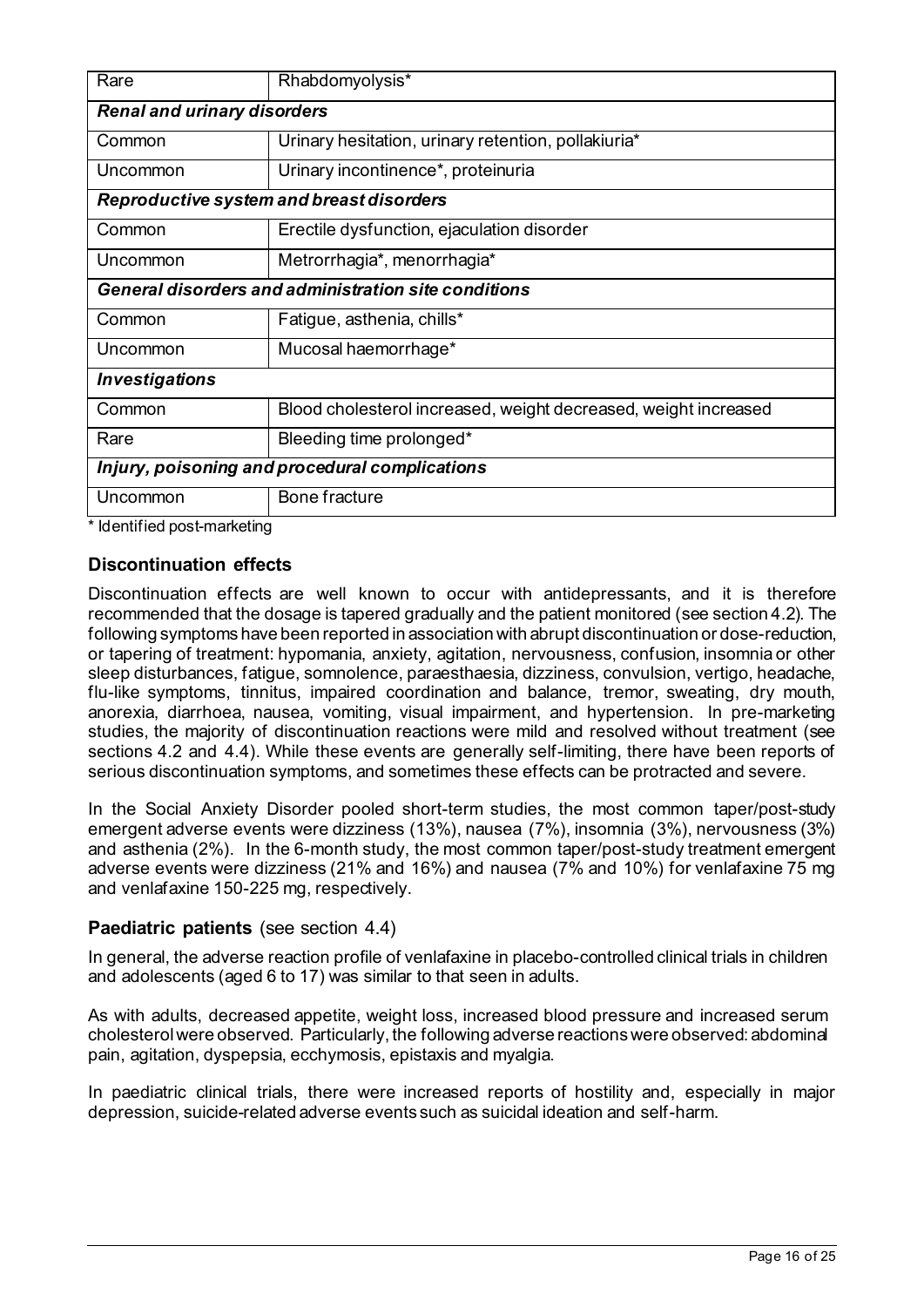# **Reporting of suspected adverse reactions**

Reporting suspected adverse reactions after authorisation of the medicine is important. It allows continued monitoring of the benefit/risk balance of the medicine. Healthcare professionals are asked to report any suspected adverse reactions https://nzphvc.otago.ac.nz/reporting/.

# *4.9 Overdose*

In managing overdosage, consider the possibility of multiple medication involvement (see section 4.5).

# **Signs and symptoms**

During pre-marketing trials, most patients who have overdosed with venlafaxine were asymptomatic. Of the remainder, somnolence was the most commonly reported symptom. Mild sinus tachycardia and mydriasis have also been reported. There were no reports of seizures, respiratory distress, significant cardiac disturbances, or significant laboratory test result abnormalities among any of the cases reported to date. However, seizures and respiratory distress occurred in one patient in an on-going study who ingested an estimated 2.75 g of venlafaxine with naproxen and thyroxine. Generalised convulsions and coma resulted and emergency resuscitation was required. Recovery was good without sequelae.

In post-marketing experience, overdose with venlafaxine was reported predominantly in combination with alcohol and/or other drugs. The most commonly reported events in overdose include tachycardia, changes in level of consciousness (ranging from somnolence to coma), mydriasis, seizures, and vomiting. Other events reported include electrocardiogram changes (e.g. prolongation of QTc interval, bundle branch block, QRS prolongation), ventricular fibrillation, ventricular tachycardia (including torsades de pointes), bradycardia, hypotension, vertigo, and death. Serotonin toxicity has been reported in association with venlafaxine overdose.

# **Fatal overdoses**

Published retrospective studies report that venlafaxine overdosage may be associated with an increased risk of fatal outcomes compared to that observed with SSRI antidepressant products, but lower than that for tricyclic antidepressants. Epidemiological studies have shown that venlafaxinetreated patients have a higher burden of suicide risk factors than SSRI patients. The extent to which the finding of an increased risk of fatal outcomes can be attributed to the toxicity of venlafaxine in overdosage as opposed to some characteristics of venlafaxine-treated patients is not clear. Prescriptions of venlafaxine should be written for the smallest quantity of drug consistent with good patient management, in order to reduce the risk of overdose (see section 4.4).

# **Management of overdosage**

General supportive and symptomatic measures are recommended. Ensure an adequate airway, oxygenation and ventilation. Cardiac rhythm and vital signs must be monitored. Administration of activated charcoal may also limit drug absorption. Where there is a risk of aspiration, induction of emesis is not recommended. No specific antidotes for venlafaxine are known. Forced diuresis, dialysis, haemoperfusion and exchange transfusion are unlikely to be of benefit. Venlafaxine and ODV are not considered dialysable because haemodialysis clearance of both compounds is low.

For advice on the management of overdose please contact the National Poisons Centre on 0800 POISON (0800 764 766).

# **5. Pharmacological Properties**

# *5.1 Pharmacodynamic properties*

Pharmacotherapeutic group: Other antidepressants, ATC code: N06AX16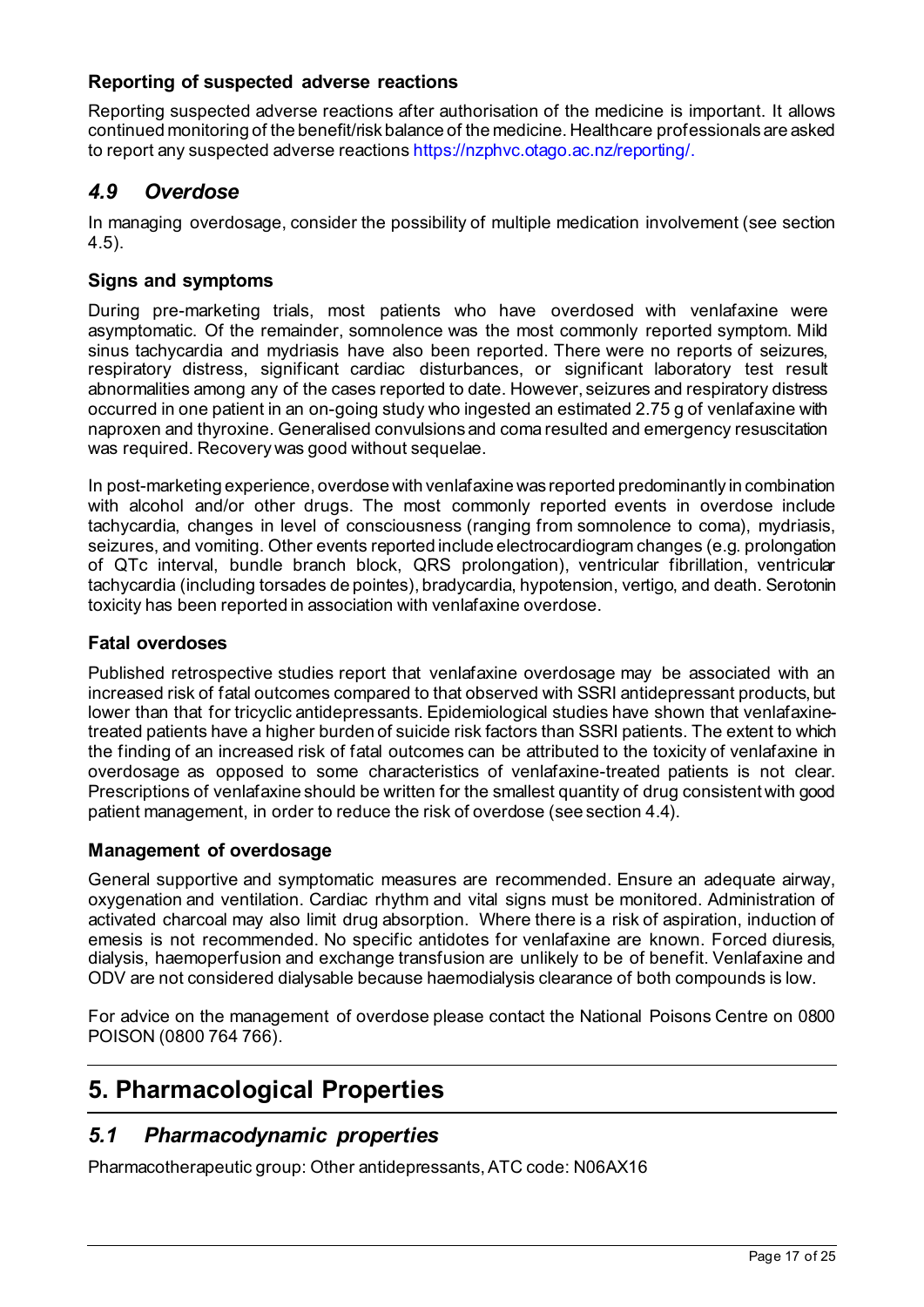Enlafax XR capsules are an extended-release formulation, which release the active constituent, venlafaxine hydrochloride, from a tablet/tabletswithin the capsule. Venlafaxine is a structurally novel antidepressant for oral administration; it is chemically unrelated to tricyclic, tetracyclic, or other available antidepressant agents.

The antidepressant action of venlafaxine in humans is believed to be associated with its potentiation of neurotransmitter activity in the central nervous system (CNS). Preclinical studies have shown that venlafaxine and its major metabolite, O-desmethylvenlafaxine (ODV), are potent inhibitors of serotonin and noradrenaline reuptake, and also weakly inhibit dopamine reuptake. Venlafaxine is a racemate. The R-enantiomer is relatively more potent than the S-enantiomer with regard to inhibition of noradrenaline reuptake; the S-enantiomer is more potent regarding inhibition of serotonin reuptake. Both enantiomers are more potent on serotonin compared to noradrenaline reuptake. The enantiomers of ODV also inhibit both noradrenaline and serotonin reuptake, with the R-enantiomer being more potent. Venlafaxine and its major metabolite appear to be equipotent with respect to their overall action on neurotransmitter re-uptake and receptor binding. Studies in animals show that tricyclic antidepressants may reduce β-adrenergic receptor responsiveness following chronic administration. In contrast, venlafaxine and ODV reduce β-adrenergic responsiveness after both acute (single dose) and chronic administration.

Venlafaxine has no significant affinity for rat brain muscarinic, H<sub>1</sub>-histaminergic or  $\alpha_1$ -adrenergic receptors *in vitro*. Pharmacological activity at these receptors is potentially associated with various sedative, cardiovascular, and anticholinergic effects seen with other psychotropic drugs. Venlafaxine does not possess monoamine oxidase (MAO) inhibitory activity.

*In vitro* studies revealed that venlafaxine has virtually no affinity for opiate, benzodiazepine, phencyclidine (PCP), or N-methyl-D-aspartic acid (NMDA) receptors. Venlafaxine also does not produce noradrenaline release from brain slices. It has no significant CNS stimulant activity in rodents. In primate drug discrimination studies, venlafaxine showed no significant stimulant or depressant abuse liability.

# **Clinical trials**

# *Major depression*

Three double blind, placebo controlled trials, of up to 12 weeks duration, have examined the clinical efficacy of venlafaxine in the treatment of major depression. One of these studies also incorporated an active comparator, paroxetine. These studies showed venlafaxine to have greater efficacy than both placebo and paroxetine in reducing depression.

#### *Generalised anxiety disorder*

Five placebo-controlled trials were conducted to evaluate the efficacy of venlafaxine in the treatment of anxiety. Two trials were eight-week studies, utilising venlafaxine doses of 75 mg, 150 mg and 225 mg/day and of 75 mg and 150 mg/day. In one of these, buspirone was found not to be significantly different to placebo or to venlafaxine. However, venlafaxine was found to be superior to placebo. Two other trials were the first eight weeks of two long term studies, utilising venlafaxine doses of 75 mg-225 mg/day and of 37.5 mg, 75 mg and 150 mg/day.

Four studies demonstrated superiority of venlafaxine over placebo on at least five of the following efficacy scales: HAM-A total score, the HAM-A psychic anxiety factor, the Hospital Anxiety and Depression (HAD) anxiety subscale, and the CGI severity of illness scale, as well as the HAM-A anxious mood and tension item. Two of these four studies continued for up to six months. These two studies, which utilised venlafaxine doses of 75 mg–225 mg/day and 37.5 mg, 75 mg and 150 mg/day demonstrated superiority of venlafaxine over placebo on the HAM-A total score, HAM-A psychic anxiety factor, the HAD anxiety factor, and the CGI severity of illness scale, as well as the HAM-A anxious mood item.

The fifth trial was a short-term (8 week) comparison of the efficacy of 2 fixed doses of venlafaxine (75 mg and 150 mg) with placebo and diazepam followed by a comparison of the long-term (6 month) efficacy of venlafaxine and placebo in the prevention of relapse. The most important results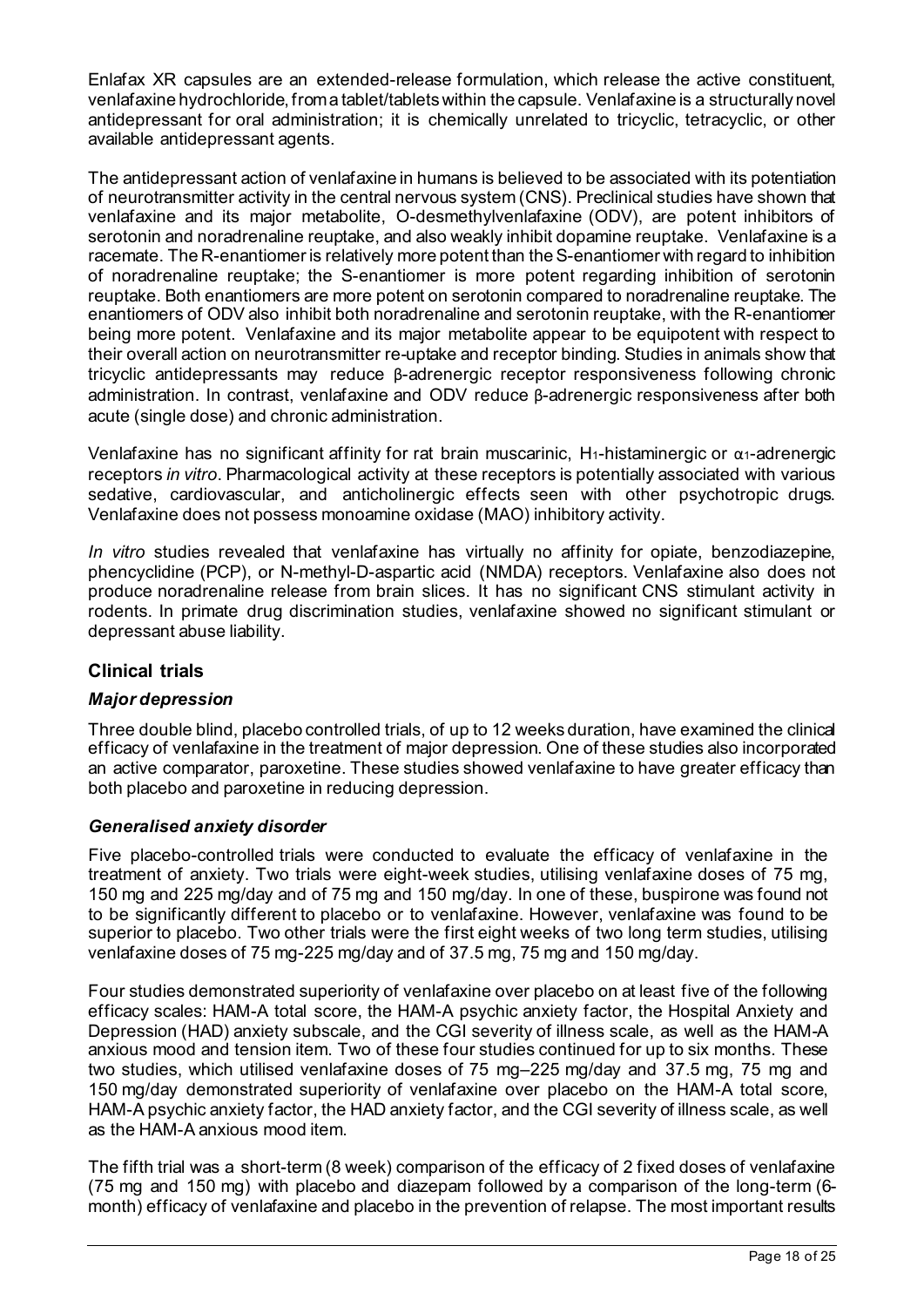were the primary efficacy variables at week 8 using an LOCF analysis. These demonstrated no significant differences between either venlafaxine and placebo, or diazepam and placebo for any of the primary efficacy variables. In view of this failure to demonstrate any effectiveness of either venlafaxine or diazepam over placebo, the long-term outcomes of this study are not of clinical or theoretical value. In conclusion, this study showed no anxiolytic effect of either diazepam or placebo in the short-term (8 week phase).

| <b>Study Number</b>         | ---------- HAM-A Total----------- |                 |       | ----------- CGI Severity --------- |                 |       |
|-----------------------------|-----------------------------------|-----------------|-------|------------------------------------|-----------------|-------|
| Treatment                   | n                                 | <b>Baseline</b> | Final | n                                  | <b>Baseline</b> | Final |
| 210 (8-week study)          |                                   |                 |       |                                    |                 |       |
| Placebo<br>Venlafaxine (mg) | 96                                | 24.1            | 14.7  | 96                                 | 4.4             | 3.2   |
| 75                          | 86                                | 24.7            | 13.5  | 86                                 | 4.5             | 3.0   |
| 150                         | 81                                | 24.5            | 12.3  | 81                                 | 4.5             | 2.9   |
| 225                         | 86                                | 23.6            | 11.9  | 86                                 | 4.4             | 2.8   |
| 214 (8-week study)          |                                   |                 |       |                                    |                 |       |
| Placebo<br>Venlafaxine (mg) | 98                                | 23.7            | 15.4  | 98                                 | 4.3             | 3.3   |
| 75                          | 87                                | 23.7            | 13.0  | 87                                 | 4.2             | 2.8   |
| 150                         | 87                                | 23.0            | 13.6  | 87                                 | 4.2             | 3.0   |
| <b>Buspirone</b>            | 93                                | 23.8            | 14.3  | 93                                 | 4.2             | 3.2   |
|                             |                                   |                 |       |                                    |                 |       |
| 218 (6-month study)         |                                   |                 |       |                                    |                 |       |
| Placebo                     | 123                               | 24.9            | 16.2  | 123                                | 4.4             | 3.5   |
| Venlafaxine (mg)            |                                   |                 |       |                                    |                 |       |
| $75 - 225$                  | 115                               | 25.0            | 11.6  | 115                                | 4.4             | 2.7   |
| 377 (8-week period)         |                                   |                 |       |                                    |                 |       |
| Placebo                     | 96                                | 27.7            | 15.1  | 89                                 | 4.8             | 3.2   |
| Venlafaxine (mg)            |                                   |                 |       |                                    |                 |       |
| 75                          | 181                               | 28.0            | 12.8  | 160                                | 4.9             | 2.9   |
| 150                         | 169                               | 28.0            | 14.2  | 146                                | 4.9             | 3.1   |
| Diazepam                    | 89                                | 28.4            | 13.5  | 79                                 | 4.8             | 2.9   |
| 378 (6-month study)         |                                   |                 |       |                                    |                 |       |
| Placebo                     | 129                               | 26.7            | 15.6  | 129                                | 4.6             | 3.2   |
| Venlafaxine (mg)            |                                   |                 |       |                                    |                 |       |
| 37.5                        | 138                               | 26.6            | 12.6  | 138                                | 4.4             | 2.6   |
| 75                          | 130                               | 26.3            | 10.4  | 129                                | 4.4             | 2.4   |
| 150                         | 131                               | 26.3            | 9.5   | 131                                | 4.6             | 2.2   |
|                             |                                   |                 |       |                                    |                 |       |

### **Baseline and final mean HAM-A total and CGI severity scores for placebo controlled GAD studies**

# *Depression relapse/recurrence*

A long-term study of depressed outpatients who had responded to venlafaxine during an initial 8 week open-label treatment phase and were randomly assigned to continuation on venlafaxine or placebo for 6 months demonstrated a significantly lower relapse rate for patients taking venlafaxine compared with those on placebo.

In a second long-term study, outpatients with a history of recurrent depression who had responded to venlafaxine (the immediate-release (IR) form) by 8 weeks and maintained improvement during an initial 6-month open-label treatment phase were randomly assigned to maintenance therapy on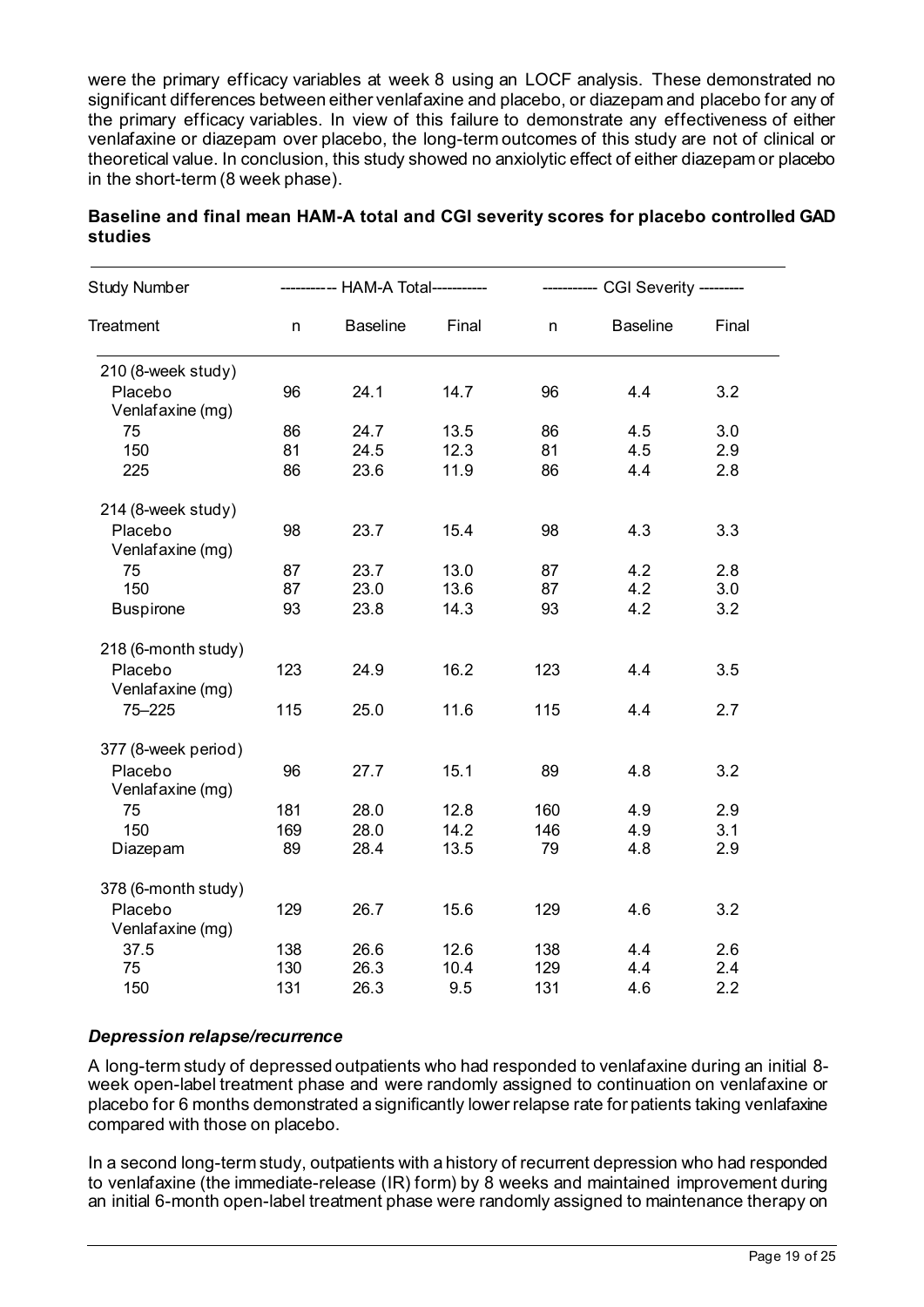venlafaxine (IR) or placebo for 12 months. Significantly fewer patients taking venlafaxine (IR) compared with those on placebo had a reappearance of depression.

#### *Social anxiety disorder*

The efficacy of venlafaxine as a treatment for social anxiety disorder (also known as social phobia) was established in four double-blind, parallel-group, 12-week, multi-centre, placebo controlled, flexible-dose studies and one double-blind, parallel-group, 6-month, fixed/flexible dose study in adult outpatients meeting the Diagnostic and Statistical Manual (DSM)-IV criteria for Social Anxiety Disorder. Patients received doses in a range of 75-225 mg/day. Efficacy was assessed with the Liebowitz Social Anxiety Scale (LSAS). The LSAS measures the relationship of impairment because of social anxiety disorder symptoms by evaluating a patient's fear and avoidance in a broad range of situations (i.e., 13 performance and 11 social interaction situations). Psychometric studies have shown the LSAS to be a valid and reliable measure of social anxiety. [1](#page-19-0) The LSAS scale has also been shown to be sensitive to differences between active and placebo treatments.<sup>[2](#page-19-1)</sup>

The results of these trials are presented in the table below. In these five trials, venlafaxine was significantly more effective than placebo on change from baseline to endpoint on the LSAS total score.

| Variable                         |                 |          | <b>Adjusted Final</b> | Adjusted Mean   |             |
|----------------------------------|-----------------|----------|-----------------------|-----------------|-------------|
| <b>Study Number</b>              | No. of          | Raw      | On-therapy            | Change from     | p-value vs. |
| <b>Treatment Group</b>           | <b>Patients</b> | baseline | Score                 | <b>Baseline</b> | Placebo     |
|                                  |                 | Score    |                       |                 |             |
| Short-term (12 week)             |                 |          |                       |                 |             |
| <b>Studies</b>                   |                 |          |                       |                 |             |
| <b>LSAS</b>                      |                 |          |                       |                 |             |
| Study 1                          |                 |          |                       |                 |             |
| Placebo                          | 138             | 86.7     | 69.0                  | $-19.9$         |             |
| Venlafaxine <sup>a</sup>         | 133             | 91.1     | 57.8                  | $-31.0$         | < 0.001     |
| Study 2 <sup>b</sup>             |                 |          |                       |                 |             |
| Placebo                          | 135             | 87.4     | 66.9                  | $-22.1$         |             |
| Venlafaxine <sup>a</sup>         | 126             | 90.8     | 56.3                  | $-32.8$         | 0.003       |
| Study 3                          |                 |          |                       |                 |             |
| Placebo                          | 132             | 83.6     | 64.5                  | $-19.1$         |             |
| Venlafaxine <sup>a</sup>         | 129             | 83.2     | 47.6                  | $-36.0$         | < 0.001     |
| Paroxetine <sup>c</sup>          | 128             | 83.9     | 48.1                  | $-35.4$         | < 0.001     |
| Study 4                          |                 |          |                       |                 |             |
| Placebo                          | 144             | 86.1     | 64.3                  | $-22.2$         |             |
| Venlafaxine                      | 133             | 86.2     | 51.5                  | $-35.0$         | < 0.001     |
| Paroxetine                       | 136             | 87.2     | 47.3                  | $-39.2$         | < 0.001     |
|                                  |                 |          |                       |                 |             |
| Long-term (6 month) Study        |                 |          |                       |                 |             |
| <b>LSAS</b>                      |                 |          |                       |                 |             |
| Study 5                          |                 |          |                       |                 |             |
| Placebo                          | 126             | 89.3     | 65.6                  | $-23.5$         |             |
| Venlafaxine (total) <sup>d</sup> | 238             | 89.0     | 51.2                  | $-37.8$         | < 0.001     |
| Venlafaxine 75mg                 | 119             | 91.8     | 51.0                  | $-38.1$         | < 0.001     |
| Venlafaxine 150-225mg            | 119             | 86.2     | 51.5                  | $-37.6$         | < 0.001     |

### **Summary of results for primary efficacy variable in ITT patients at final on-therapy visit: 12 week and 6 month**

<span id="page-19-0"></span><sup>1</sup> Clark DB, *et al.* Systematic assessment of social phobia in clinical practice*. Depress and Anxiety* 1997;6:47-61.

<span id="page-19-1"></span><sup>2</sup> Davidson JRT, *et al*. Treatment of social phobia with clonazepam and placebo. *J Clin Psychopharmacol*. 1993;13:423- 428.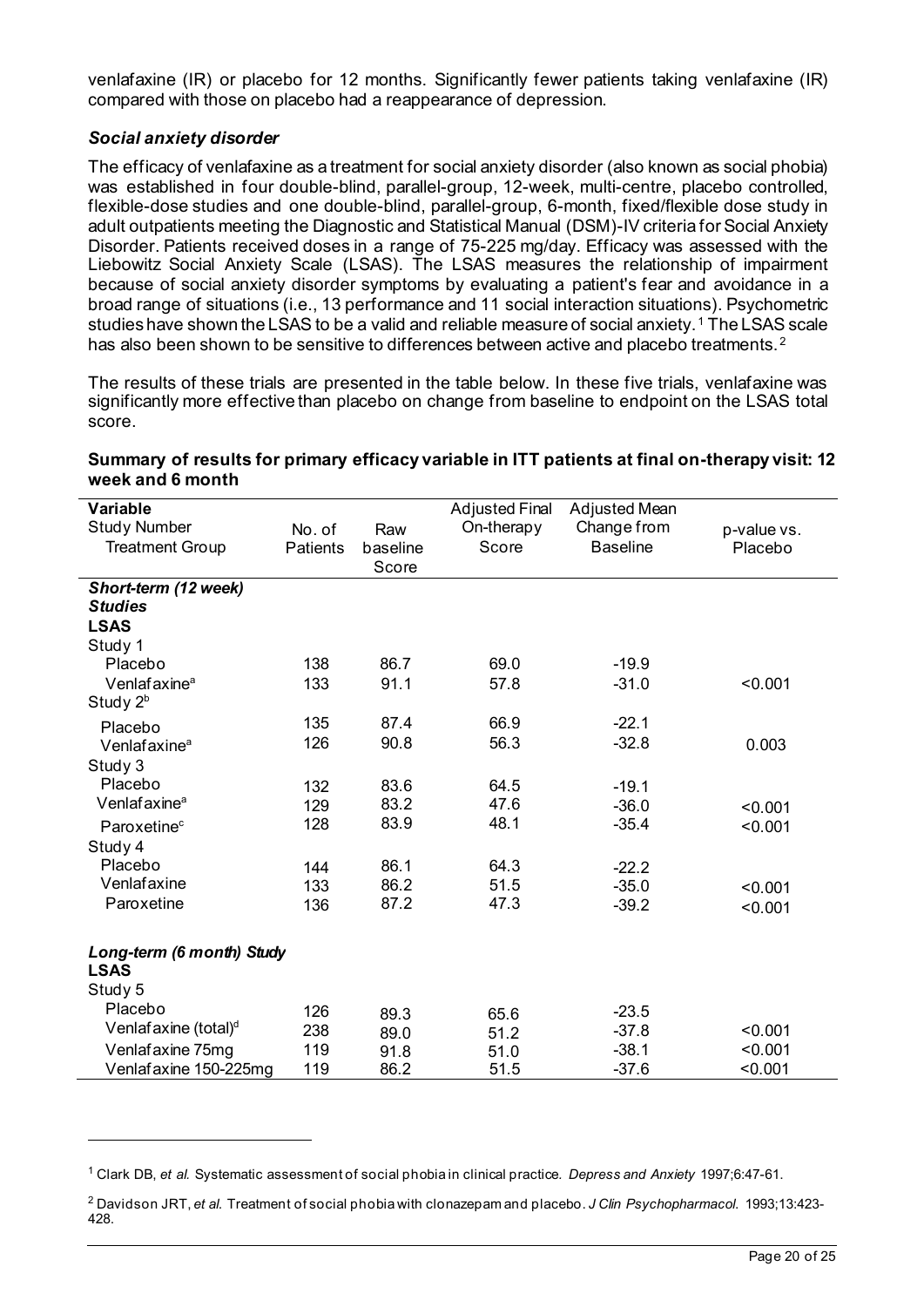# *Panic disorder*

The efficacy of venlafaxine capsules as a treatment for panic disorder was established in two double-blind, 12-week, multi-centre, placebo-controlled studies in adult outpatients meeting DSM-IV criteria for panic disorder, with or without agoraphobia. Patients received fixed doses of 75 or 150 mg/day in one study and 75 or 225 mg/day in the other study.

Efficacy was assessed on the basis of outcomes in three variables: (1) percentage of patients free of full-symptom panic attacks on the Panic and Anticipatory Anxiety Scale (PAAS), (2) mean change from baseline to endpoint on the Panic Disorder Severity Scale (PDSS) total score, and (3) percentage of patients rated as responders (much improved or very much improved) in the Clinical Global Impressions (CGI) Improvement scale. In these two trials, venlafaxine was significantly more effective than placebo in all three variables.

Examination of subsets of the population studied did not reveal any differential responsiveness on the basis of gender. There was insufficient information to determine the effect of age or race on outcome in these studies.

In a longer-term study, adult outpatients meeting DSM-IV criteria for panic disorder who had responded during a 12-week open phase with venlafaxine (75 to 225 mg/day) were randomly assigned to continue the same venlafaxine dose (75, 150, or 225 mg) or switch to placebo for observation for relapse during a 6-month double-blind phase. Response during the open phase was defined as  $\geq$ 1 full-symptom panic attack per week during the last 2 weeks of the open phase and a CGI Improvement score of 1 (very much improved) or 2 (much improved). Relapse during the double-blind phase was defined as having 2 or more full symptom panic attacks per week for 2 consecutive weeks or having discontinued due to loss of effectiveness. Patients receiving continued venlafaxine treatment experienced significantly lower relapse rates over the subsequent 6 months compared with those receiving placebo.

# *Cardiac electrophysiology*

In a dedicated thorough QTc study in healthy subjects, venlafaxine did not prolong the QT interval to any clinically relevant extent at a dose of 450 mg/day (given as 225 mg twice a day).

# *5.2 Pharmacokinetic properties*

Steady-state concentrations of venlafaxine and ODV are attained within 3 days of oral multiple-dose therapy. Venlafaxine and ODV exhibited linear kinetics over the dose range of 75 to 450 mg/day. Mean  $\pm$  SD steady state plasma clearance of venlafaxine and ODV is 1.3  $\pm$  0.6 and 0.4  $\pm$  0.2 L/h/kg, respectively; apparent elimination half-life is  $5 \pm 2$  and  $11 \pm 2$  hours, respectively; and apparent (steady-state) volume of distribution is  $7.5 \pm 3.7$  and  $5.7 \pm 1.8$  L/kg, respectively.

# **Absorption**

On the basis of mass balance studies, at least 92% of a single oral dose of venlafaxine is absorbed, indicating that absorption of venlafaxine is nearly complete. However, the pre-systemic metabolism of venlafaxine (which primarily forms the active metabolite, ODV) reduces the absolute bioavailability of venlafaxine to 42% ± 15%.

After administration of venlafaxine (150 mg q24 hours), the peak plasma concentrations ( $C_{\text{max}}$ ) of venlafaxine (150 ng/mL) and ODV (260 ng/mL) were attained within 6.0 ± 1.5 and 8.8 ± 2.2 hours, respectively. The rate of absorption of venlafaxine from the venlafaxine capsule is slower than its rate of elimination. Therefore, the apparent elimination half-life of venlafaxine following administration of venlafaxine (15  $\pm$  6 hours) is actually the absorption half-life instead of the true disposition half-life (5 ± 2 hours) observed following administration of an immediate-release tablet.

When equal doses of venlafaxine, administered either as an immediate-release tablet taken in divided doses or as a modified-release capsule, were taken once a day, the exposure (AUC, area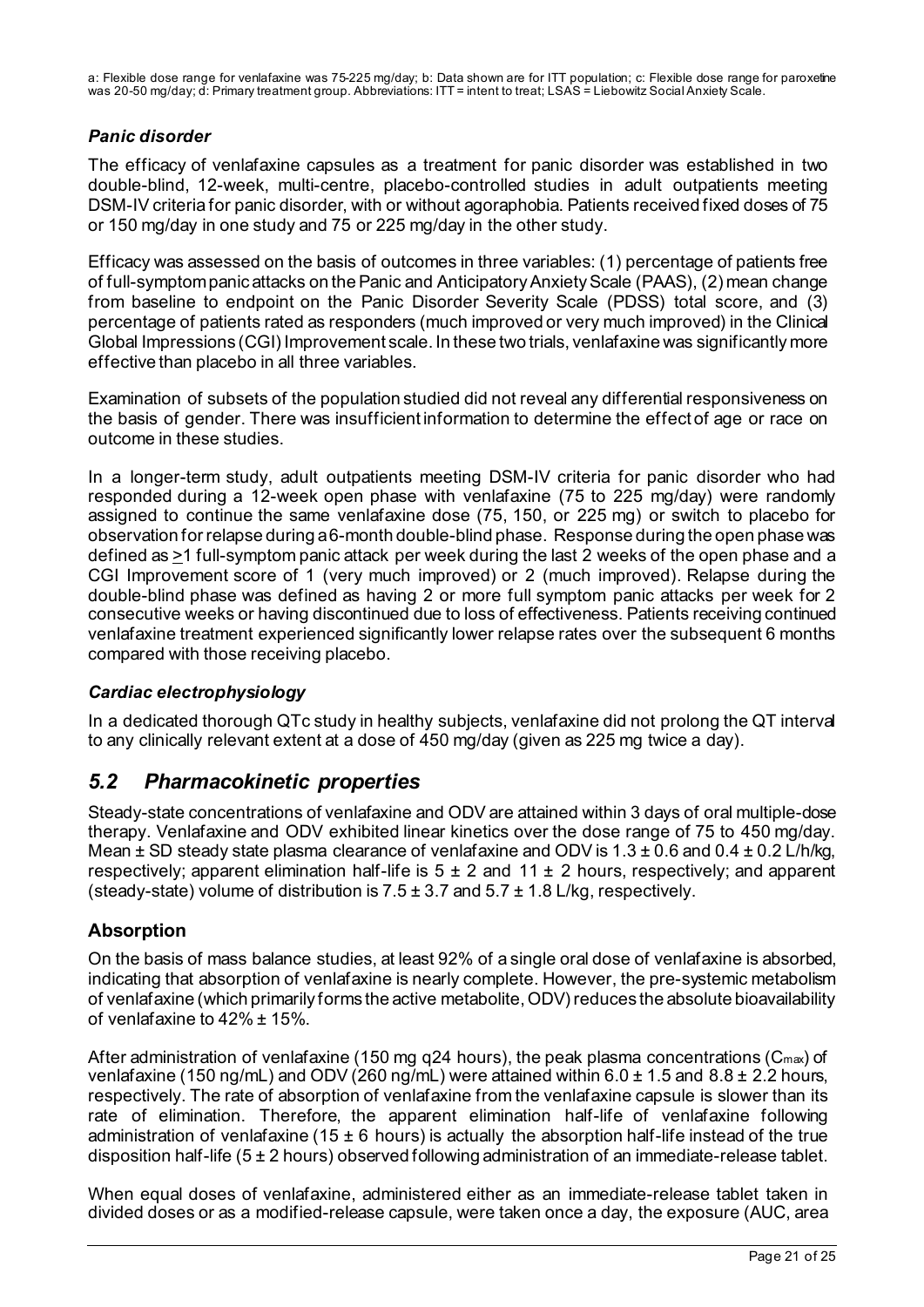under the concentration curve) to both venlafaxine and ODV was similar for the two treatments, and the fluctuation in plasma concentrations was slightly lower following treatment with the venlafaxine capsule. Therefore, the venlafaxine capsule provides a slower rate of absorption, but the same extent of absorption (i.e., AUC), as the venlafaxine immediate-release tablet.

No accumulation of venlafaxine or ODV has been observed during chronic administration in healthy subjects.

# **Distribution**

The degree of binding of venlafaxine to human plasma proteins is  $27\% \pm 2\%$  at concentrations ranging from 2.5 to 2215 ng/mL, and the degree of ODV binding to human plasma proteins is 30% ± 12% at concentrations ranging from 100 to 500 ng/mL. Protein-binding-induced drug interactions with concomitantly administered venlafaxine are not expected. Following intravenous administration, the steady-state volume of distribution of venlafaxine is  $4.4 \pm 1.9$  L/kg, indicating that venlafaxine distributes well beyond the total body water.

# **Metabolism**

Following absorption, venlafaxine undergoes extensive pre-systemic metabolism in the liver. The primary metabolite of venlafaxine is ODV, but venlafaxine is also metabolised to N-desmethylvenlafaxine, N,O-didesmethylvenlafaxine, and other minor metabolites. *In vitro* studies indicate that the formation of ODV is catalysed by CYP2D6 and that the formation of N-desmethylvenlafaxine is catalysed by CYP3A3/4. The results of the *in vitro* studies have been confirmed in a clinical study with subjects who are CYP2D6-poor and -extensive metabolisers. However, despite the metabolic differences between the CYP2D6-poor and -extensive metabolisers, the total exposure to the sum of the two active species (venlafaxine and ODV) was similar in the two metaboliser groups. Therefore, CYP2D6-poor and -extensive metabolisers can be treated with the same regimen of venlafaxine (see section 4.5).

### **Excretion**

Approximately 87% of a venlafaxine dose is recovered in the urine within 48 hours after a single radio-labelled dose as either unchanged venlafaxine (5%), unconjugated ODV (29%), conjugated ODV (26%), or other minor inactive metabolites (27%), and 92% of the radioactive dose is recovered within 72 hours. Therefore, renal elimination of venlafaxine and its metabolites is the primary route of excretion.

Enlafax XR capsules contain inert matrixes, which release the active substance slowly into the digestive tract. The insoluble portion of matrix is eliminated and may be seen in faeces.

#### **Food-drug interactions**

Administration of Enlafax XR with food has no effect on the absorption of venlafaxine or on the subsequent formation of ODV.

#### **Special populations**

#### *Age and gender*

Subject age and sex do not significantly affect the pharmacokinetics of venlafaxine. A 20% reduction in clearance was noted for ODV in subjects over 60 years old; this was probably caused by the decrease in renal function that typically occurs with aging.

#### *Renal impairment*

In patients with moderate to severe impairment of renal function, the total clearance of both venlafaxine and ODV was reduced, and t1/2 was prolonged. The reduction in total clearance was most pronounced in subjects with creatinine clearance less than 30 mL/min.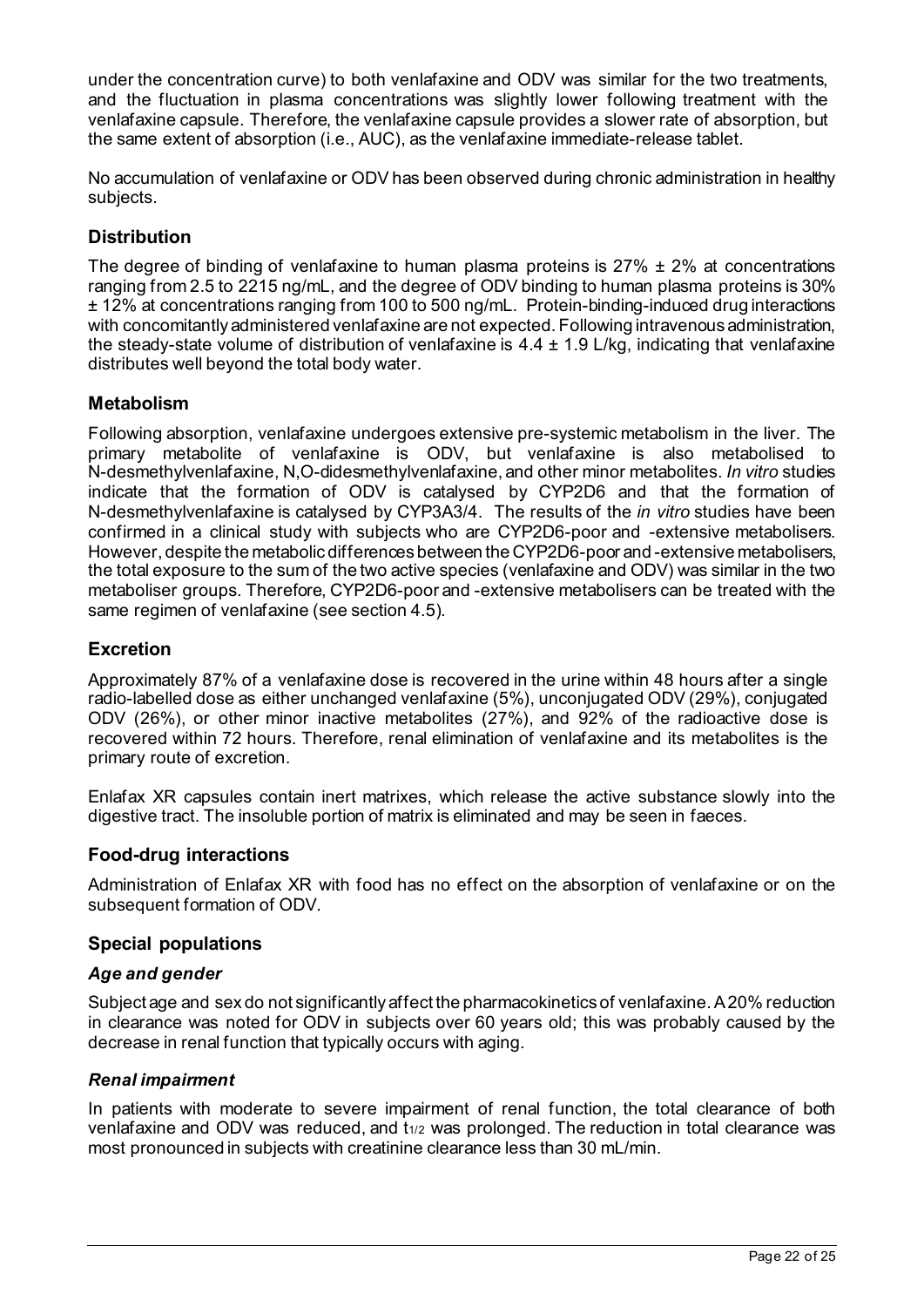### *Hepatic impairment*

In some patients with compensated hepatic cirrhosis, the pharmacokinetic disposition of both venlafaxine and ODV was significantly altered. The reduction in both the metabolism of venlafaxine and elimination of ODV resulted in higher plasma concentrations of both venlafaxine and ODV.

# *5.3 Preclinical safety data*

### **Genotoxicity**

There was no evidence of gene mutation or chromosomal change in a series of genotoxicity assays using venlafaxine and the main human metabolite ODV.

### **Carcinogenicity**

Venlafaxine was given by oral gavage to mice and rats for 18 months and 24 months respectively, at dosages up to 120 mg/kg/day. There were no clear drug-related oncogenic effects in either species. In these studies, animal exposure to the main human metabolite ODV was less, and exposure to venlafaxine was more than would be expected in humans taking the recommended therapeutic and maximum doses.

### **Teratogenicity**

In a rat teratology study, venlafaxine was given orally at dosages up to 80 mg/kg/day (approximately 11 times the maximum recommended human dose). Fetotoxicity evidenced by growth retardation was slightly increased at 80 mg/kg/day, an effect which may be related to maternal toxicity at this dose level. Fetal survival and morphologic development were not affected. In another teratology study, rabbits were given venlafaxine dosages up to 90 mg/kg/day. Fetotoxicity evidenced by resorption and fetal loss was slightly increased at 90 mg/kg/day (approximately 12 times the maximum recommended human dose). These effects could be correlated with maternal toxicity. No venlafaxine-associated teratogenic effect was noted in either species at any dosage, though there was an increased incidence of 'W'-shaped apex of the heart in the rabbit study. In these studies, animal exposure to the main human metabolite ODV was less, and estimated exposure to venlafaxine was approximately 6-fold more than would be expected in humans taking the recommended therapeutic and maximum doses. In rats, estimated exposure to venlafaxine was more than the expected human exposure. No teratogenic effect was seen.

In a perinatal toxicity study in rats after oral dosing of dams with 30 mg/kg or more, decreased pup survival following birth was observed. This effect is secondary to treatment decreased maternal care, and is also seen with other antidepressants.

# **6. Pharmaceutical Particulars**

# *6.1 List of excipients*

Enlafax XR modified release capsules also contain the following excipients:

- Hypromellose
- Eudragit RS 100
- Eudragit E12.5
- sodium lauryl sulfate
- magnesium stearate
- titanium dioxide (E171)
- gelatin
- black ink.

The 75 mg capsule shell also contains iron oxide red (E172).

The 150 mg capsule shell also contains eythrosine (E172) and indigo carmine (E132).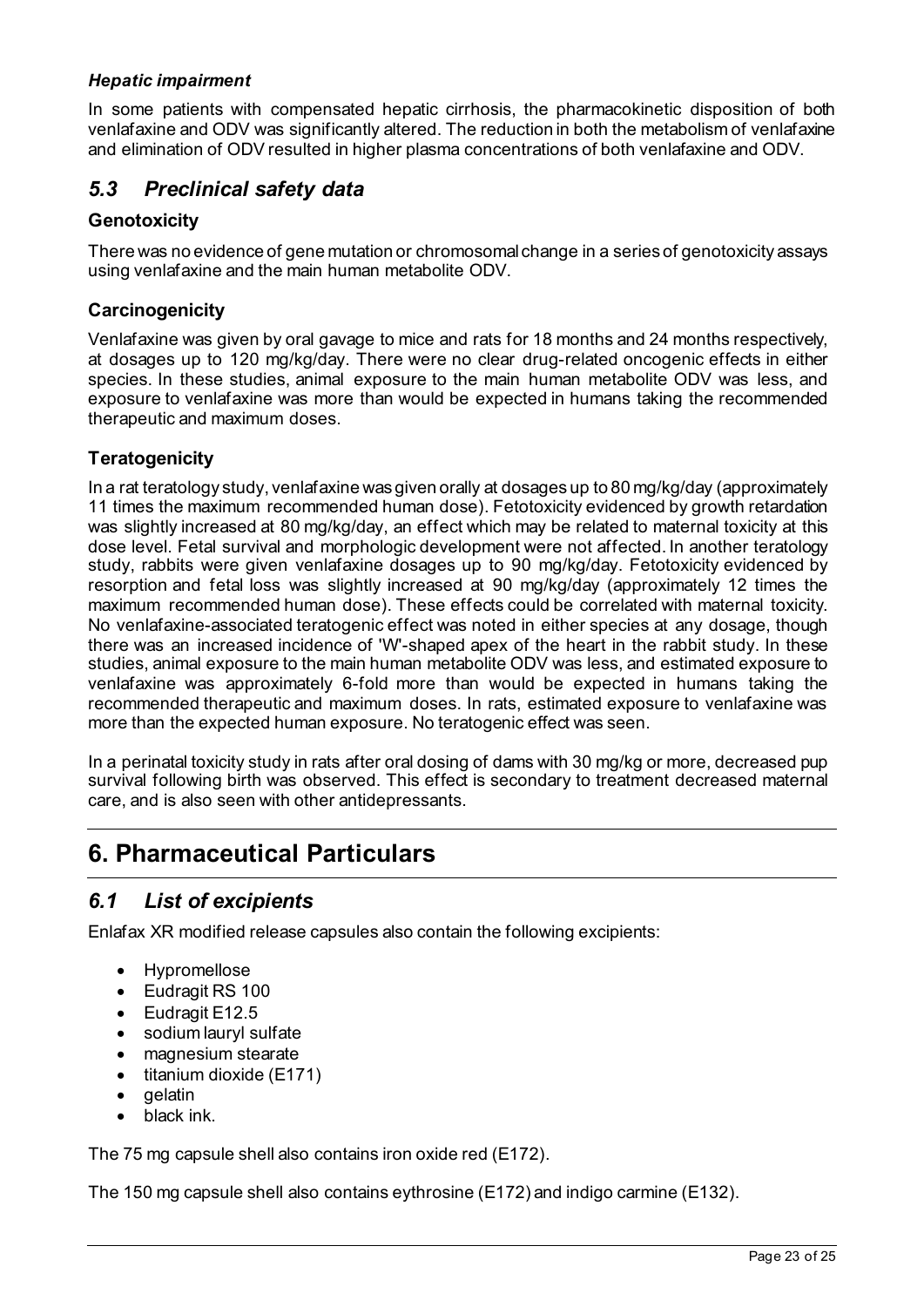# *6.2 Incompatibilities*

Not applicable.

# *6.3 Shelf life*

3 years.

# *6.4 Special precautions for storage*

Store at or below 25°C.

# *6.5 Nature and contents of container*

PVC/PE/PVDC/Al calendar blister packs. Pack sizes of 28 or 84 modified release capsules.

Not all pack sizes may be marketed.

# *6.6 Special precautions for disposal*

Not applicable.

# **7. Medicines Schedule**

Prescription Medicine

# **8. Sponsor Details**

Viatris Ltd PO Box 11-183 Ellerslie AUCKLAND [www.viatris.co.nz](http://www.viatris.co.nz/) Telephone 0800 168 169

# **9. Date of First Approval**

12 March 2009

# **10. Date of Revision of the Text**

#### 16 December 2021

| Section   | Summary of updates                                                                                   |
|-----------|------------------------------------------------------------------------------------------------------|
| 4.2       | Added additional information on discontinuation.                                                     |
| 4.3 & 4.6 | Editorial updates.                                                                                   |
| 4.4       | Update to include opioids in the serotonin syndrome risk due to combination<br>use with venlafaxine. |
|           | Updated information on discontinuation effects.                                                      |